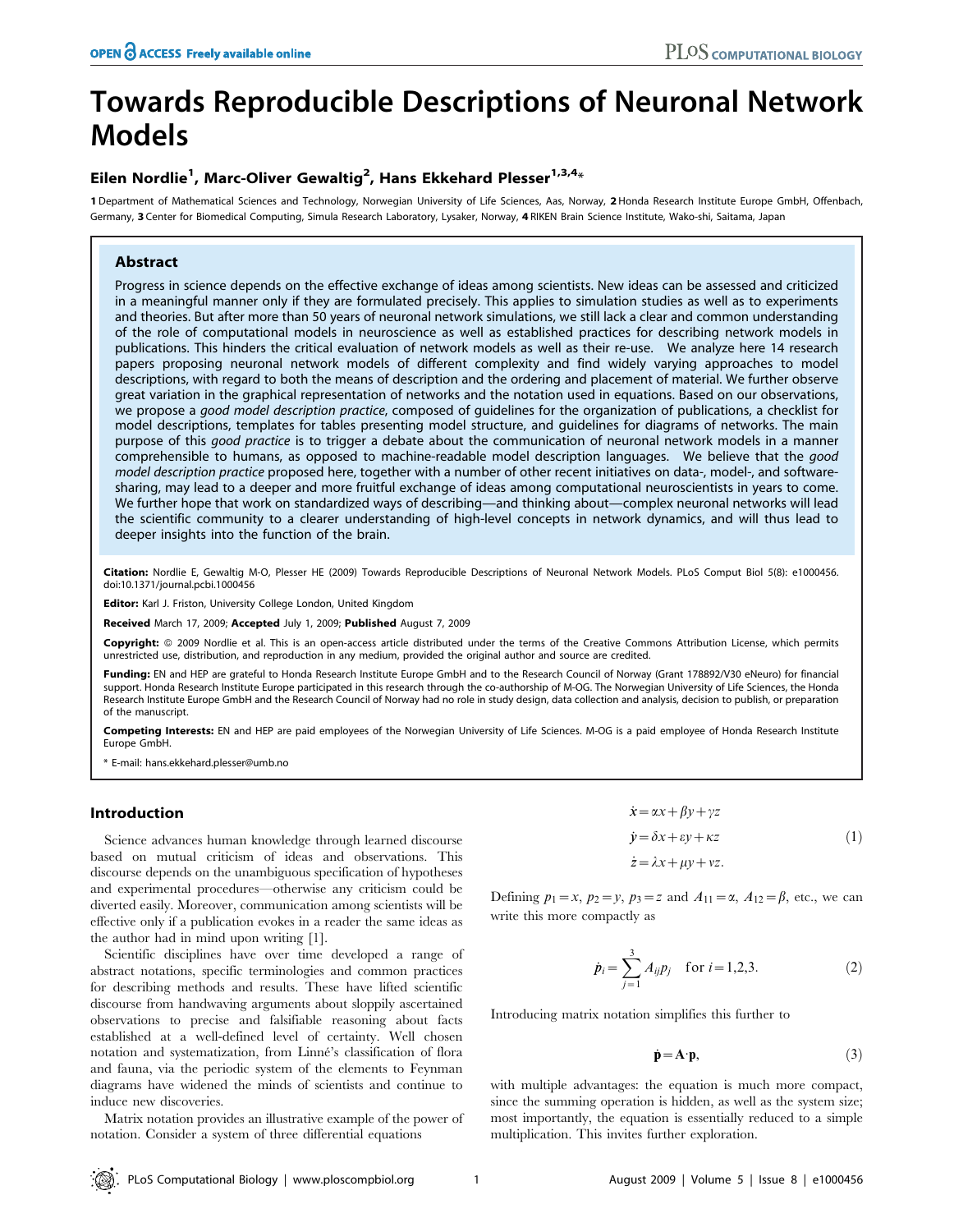#### Author Summary

Scientists make precise, testable statements about their observations and models of nature. Other scientists can then evaluate these statements and attempt to reproduce or extend them. Results that cannot be reproduced will be duly criticized to arrive at better interpretations of experimental results or better models. Over time, this discourse develops our joint scientific knowledge. A crucial condition for this process is that scientists can describe their own models in a manner that is precise and comprehensible to others. We analyze in this paper how well models of neuronal networks are described in the scientific literature and conclude that the wide variety of manners in which network models are described makes it difficult to communicate models successfully. We propose a good model description practice to improve the communication of neuronal network models.

From the study of one-dimensional differential equations, we know that

$$
\dot{x} = \alpha x \tag{4}
$$

has the solution

$$
x(t) = e^{\alpha t} x_0.
$$
 (5)

Comparing the shape of Eq. 4 to Eq. 3 immediately suggests the following solution to Eq. 3

$$
\mathbf{p}(t) = e^{\mathbf{A}t} \cdot \mathbf{p}_0,\tag{6}
$$

with the formal definition

#### Table 1. Papers analyzed in this study.

$$
e^{\mathbf{A}t} = \sum_{j=0}^{\infty} \frac{(\mathbf{A}t)^j}{j!}.
$$
 (7)

This formal solution can be made rigorous, and underlies the exact integration method [2]. It is hard to see how the inspiration to write down a solution such as Eq. 3 might have arisen from the original form of the differential equations in Eq. 1.

Note that even though the notion and notation of vectors and matrices is more abstract and, thus, more compact than the original formulation of Eq. 1, it does not lose any detail. The variables  $x$ ,  $y$ , and  $z$  from the original system Eq. 1 are still present, not as separate entities, but as components of the vector p. The specific combinations of additions and multiplications are embedded in the multiplication rule for vectors. To arrive at the concise notation of Eq. 2 we must introduce the new mathematical concept of vector spaces. This example illustrates how scientific notation progresses together with scientific concepts.

Computational neuroscience lags behind mathematics and other fields of science in standardization, expressiveness and power of notation. We assess here the current scientific practice of describing computational models of the brain. We focus on network models built from large numbers of rather simple neurons with an aim to test hypotheses on aspects of brain function. Specifically, we study 14 papers chosen mainly from visual neuroscience [3–16]; see Table 1 for a brief summary of the models. Our selection of papers is by no means comprehensive, although we have attempted to cover past as well as current work, and to include a range of different approaches to the description of neuronal network models.

A central motivation for our work is that sharing of materials, methods, and data in the life sciences has received increased attention in recent years, to a large part driven by developments in molecular biology. The UPSIDE (uniform principle for sharing integral

| Reference                      | Abbr.      | <b>Description</b>                                                                                                                                                                     |  |
|--------------------------------|------------|----------------------------------------------------------------------------------------------------------------------------------------------------------------------------------------|--|
| Brunel [3]                     | B          | Unordered network of two populations of integrate-and-fire neurons with current-injecting synapses; random external input.                                                             |  |
| Destexhe et al. [4]            | D          | One-dimensional network with two layers of point neurons with several ionic currents and conductance based synapses.                                                                   |  |
| Haeusler and Maass [5]         | <b>HM</b>  | Unordered six-population model of Hodgkin-Huxley-type neurons with conductance-based synapses with short-term<br>dynamics.                                                             |  |
| Hayot and Tranchina [6]        | HT         | Two-dimensional network with three populations of firing-rate neurons; spatiotemporally patterned input.                                                                               |  |
| Hillenbrand and van Hemmen [7] | <b>HvH</b> | Model of corticogeniculate loops that tests if the visual cortex controls the spatiotemporal structure of cortical<br>receptive fields via feedback to the lateral geniculate nucleus. |  |
| Izhikevich and Edelman [8]     | ΙE         | "Whole brain" model covering several brain areas, each composed of layered two-dimensional networks of oscillator<br>neurons with plastic, conductance-based synapses.                 |  |
| Kirkland and Gerstein [9]      | KG         | Two-dimensional model of three layers of integrate-and-fire neurons with conductance-based synapses driven by<br>spatiotemporally pattered stimuli.                                    |  |
| Lumer et al. [10]              |            | Two-dimensional model of ten layers, with two neuron populations per layer; integrate-and-fire neurons with<br>conductance-based synapses.                                             |  |
| Mariño et al. [11]             | M          | Two-dimensional model of two layers of Hodgkin-Huxley-type neurons with conductance-based synapses.                                                                                    |  |
| Saam and Eckhorn [12]          | <b>SE</b>  | Two-dimensional model of two layers of pulse-coding neurons.                                                                                                                           |  |
| Tao et al. [13]                | <b>TA</b>  | Two-dimensional two-layer model of integrate-and-fire neurons with conductance based synapses.                                                                                         |  |
| Troyer et al. [14]             | <b>TR</b>  | Two-dimensional network model with two populations of conductance-based integrate-and-fire neurons.                                                                                    |  |
| Vogels and Abbott [15]         | VA         | Unordered and one-dimensional networks of integrate-and-fire neurons.                                                                                                                  |  |
| Wielaard and Sajda [16]        | <b>WS</b>  | Two-dimensional two-layer model of integrate-and-fire neurons with conductance based synapses.                                                                                         |  |

The table gives a brief overview of the type of model studied and assigns an abbreviation to each paper for reference in other tables. doi:10.1371/journal.pcbi.1000456.t001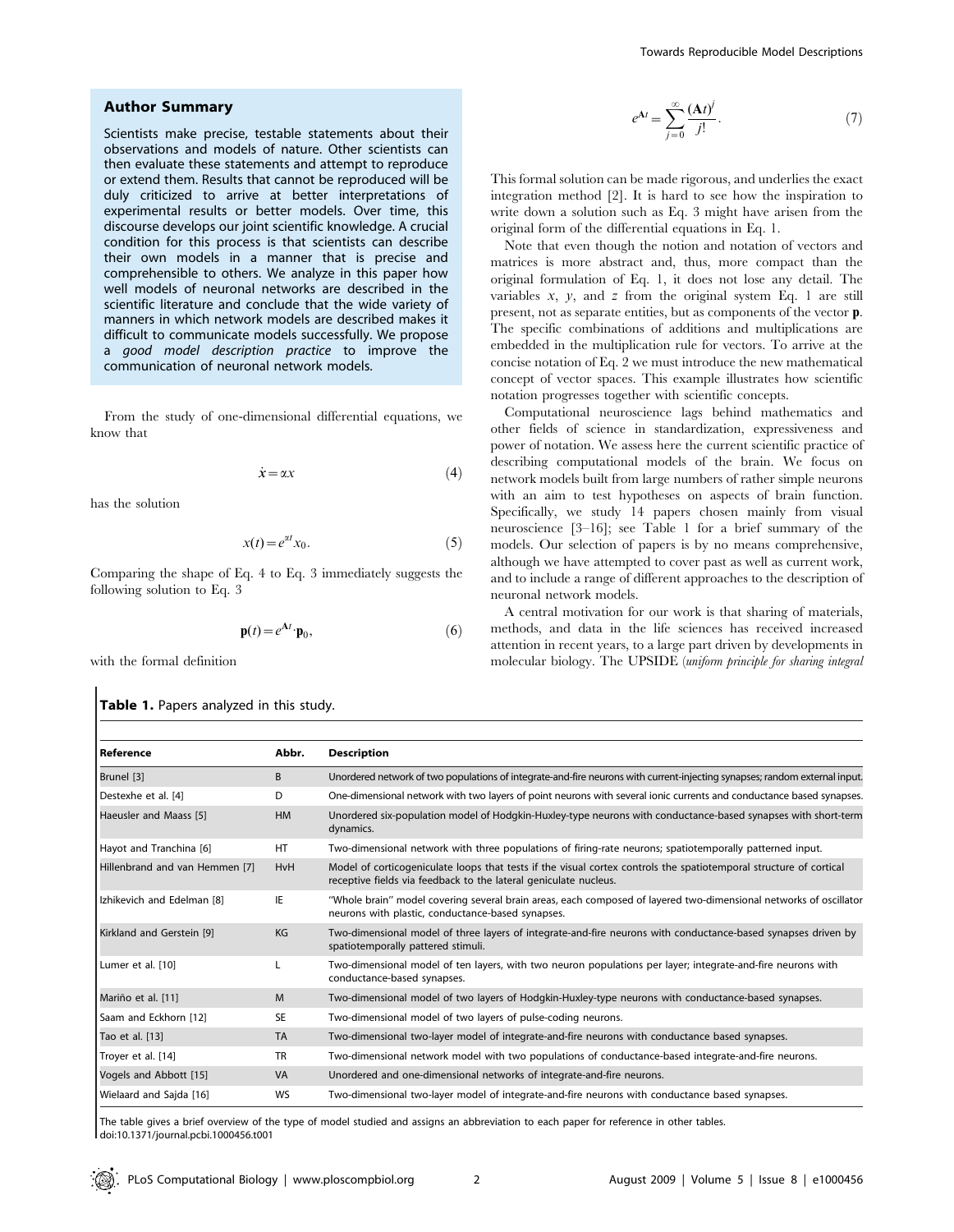data and materials expeditiously) doctrine proposed by the Committee on Responsibilities of Authorship in the Biological Sciences of the National Academies of Science (USA) defines the most comprehensive set of rules for data sharing [17] and has been adopted by several leading journals [18,19]. Sharing of experimental data has received increasing attention in the neurosciences recently [20–23].

Sejnowski et al. [24] gave a fine account of the role of modeling in neuroscience 20 years ago, when computational neuroscience as a field just ''took off''. They characterized models as ''provisional framework[s] for organizing possible ways of thinking about the nervous system.'' Since then, modeling activity has multiplied, but reflection about the modeling process has hardly kept up.

Computational neuroscientists are only now beginning to pay increasing attention to the role of models and simulations, as well as preconditions for the successful exchange of models, as witnessed by recent workshops [25,26], collaborative reviews of simulation software [27], and the development of software providing common interfaces [28,29] and run-time interaction of simulations on different simulators [30]. Most of these discussions have been rather technical, though, and little attention has been paid to the intellectual gain as part of the modeling process or to the issue of how to convey models and simulations best in scientific publications. Researchers in ecology, systems biology and physiome modeling appear to be significantly ahead in these issues [31–37]. Indeed, De Schutter [38] recently suggested that computational neuroscience has much to learn from systems biology.

#### The nature of neuronal network models

Philosophers of science have yet to develop a robust definition and interpretation of models and simulations [39–42]. Most of that debate focuses on models in physics, but Peck [31] gives an interesting review of models and simulations in ecology, while Aumann [32] thoroughly discusses requirements of successful modeling of ecological systems; Wooley and Lin [43] give an overview of modeling and simulation in biology. The only comparable assessment of the role of models and simulations in computational neuroscience is part of a book chapter by Clark and Eliasmith [44]. A recent appraisal of the role of models in neuroscience [45–47], based on a general reappraisal of the role of computational models by Humphreys [48], has mostly focused on connectionist models.

We shall not attempt to provide a general analysis of models and simulations in computational neuroscience here. Our aim is more practical: to promote standards for the description of neuronal network models in the literature, to further sharing of knowledge and facilitate critique. Thus, our focus is narrower yet than that of Eliasmith and Anderson [49, Ch. 1.5], who proposed a ''Methodology'' of neural engineering. For our purposes, we adopt a quite restricted working definition of a model:

A neuronal network model is an explicit and specific hypothesis about the structure and microscopic dynamics of (a part of) the nervous system.

Several aspects of this definition deserve note:

- $\bullet$  The model must be *explicit*, i.e., all aspects of the model must be specified.
- The model must be *specific*, i.e., all aspects must be defined so detailed that they can be implemented unequivocally.
- N The model specifies the structure (placement and type of network elements; source, target and type of connections) and

dynamics of components (ion channels, membrane potential, spike generation and propagation).

• The model does *not* describe the dynamics of the model as a whole, which is an emerging property of the model.

The model is first of all a mental model formed in the brain of a researcher. It is her hypothesis about the function of a part of the brain. Heinrich Hertz expressed this idea first in his textbook ''Prinzipien der Mechanik'' in 1894:

''We make for ourselves internal images or symbols of the external objects, and we make them in such a way that the consequences of the images that are necessary in thought are always images of the consequences of the depicted objects that are necessary in nature Once we have succeeded in deriving from accumulated previous experience images with the required property, we can quickly develop from them, as if from models, the consequences that in the external world will occur only over an extended period or as a result of our own intervention.'' (cited from [40]).

Scientific progress depends critically on the ability of neuroscientists to communicate models, i.e., hypotheses, among each other: When Anna presents her model to Bob and Charlie—will both build the same mental model in their minds as Anna? Or will some nuances be lost, some aspects interpreted differently, some parts misunderstood? Only a precise, unambiguous notation for models will allow Anna, Bob and Charlie to discuss their individual understandings of the model and thus to truly share models. Efficient communication dictates that scientists should use a common notation to describe their models, as it is demanding to thoroughly acquaint ourselves with any advanced notation.

It is tempting to consider implementations of neuronal network models in a specific simulator software as a sufficient model description, as it is explicit, specific and describes structure and dynamics. We believe this to be a fallacy. Implementations come most often in the form of scripts or computer programs, which tend to be difficult to reverse engineer: It is simply not possible to infer the overall network structure from the bits and pieces of a large script. Secondly, most simulation scripts rely on properties hidden in a simulator, which may even change as a simulator evolves over time. Translating a given implementation first to a mental model and then to a second simulator software for independent testing, opens for errors in both translation steps. We believe that while scientific productivity benefits from sharing simulation code through repositories such as ModelDB [50] and standard languages such as NeuroML [51], implementations do not fill the need for precise human-readable model descriptions in the scientific literature. Based on experiences in systems biology, Wimalaratne et al. [36] stress that it is crucial to identify biophysical concepts as logical abstractions in order to create meaningful and re-usable model implementations.

It is also worth mentioning that the translation of a mathematical model into a computer program is lossy and irreversible. The translation is lossy due to the finite precisions of computers. For example, most real numbers cannot be represented on a computer. This is obviously problematic in the analysis of chaotic systems where small errors have a big influence on the state trajectories of the system. The translation is generally not reversible, because the commonly used programming languages are not accessible to formal analysis. It is generally not even possible to prove that a function, implemented in a common language such as C++, is correct. In some cases, one may even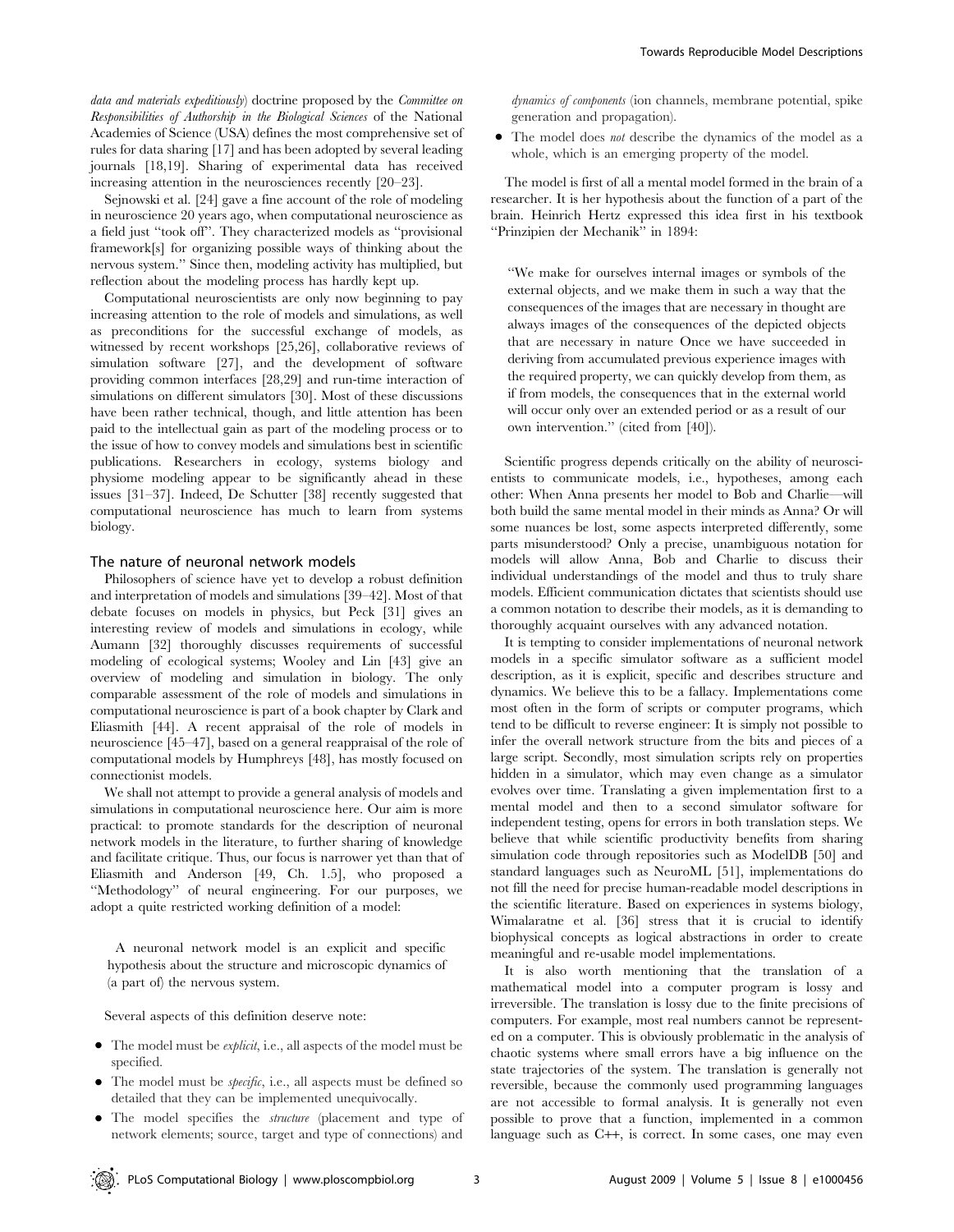have to add equations to models in the computer implementation to preserve stability and obtain results in agreement with experimental observation [42,52].

While mathematical model descriptions can be treated with formal methods, their computer implementations generally cannot. This means that if we want to validate the claims about a model, we must start from the description in the scientific publication. If we start from the model implementation of the authors, we can never refute that the model may be faulty or doing something entirely different than what was claimed in the publication. Taking a given implementation of a model or hypothesis and simply executing it again does *not* constitute independent testing, nor does it fulfill the criterion of falsifiability: the same program run twice should yield identical results.

## Methods

We shall now sketch key aspects of neuronal network model descriptions: what is described where and by what means in the computational neuroscience literature? This will introduce the conceptual framework for the subsequent analysis of the papers given in Table 1.

#### Components of model descriptions

A complete model description must cover at least the following three components: (i) The network architecture, i.e., the composition of the network from areas, layers, or neuronal sub-populations. (ii) The network connectivity, describing how neurons are connected among each other in the network. In most cases, connectivity will be given as a set of rules for generating the connections. (iii) The neuron and synapse models used in the network model, usually given by differential equations for the membrane potential and synaptic currents or conductances, rules for spike generation and post-spike reset. Model descriptions should also contain information about (iv) the *input* (stimuli) applied to the model and (v) the *data recorded* from the model, just as papers in experimental neuroscience do, since a reproduction of the simulations would otherwise become impossible.

## Means of model descriptions

Neuronal network models are usually described by a combination of five means: prose (text), equations, figures, tables and pseudocode. We shall discuss these in turn.

Prose is a powerful means of communicating ideas, intentions and reasons. It is flexible and, if used carefully, precise. Unfortunately, prose can easily—often unintentionally—become ambiguous. Previous knowledge and ideas in the mind of the reader will shape the reader's understanding of a textual description of a model and may lead to misunderstandings. Prose that strives to be strictly unambiguous and provide all required detail, on the other hand, will often be difficult to read.

Mathematical notation (equations) is compact and unambiguous. Suitably chosen notation compresses complex relationships in concise expressions, which allow for further manipulation in our mind, as illustrated by the matrix exponentiation in the Introduction. The now common mathematical notation emerged alongside the great scientific achievements of Newton, Leibniz and others between the  $17<sup>th</sup>$  and  $19<sup>th</sup>$  century [53,54]. Unfortunately, not all mathematical notation is understood easily, and variations in notation, as is common in computational neuroscience (cf. Table 2), can present serious obstacles to effective communication.

Figures communicate the architecture and connectivity of network models well, since vision is the dominating sense in most humans. Most readers will first scan the figures in a paper to get an overview of what the paper is about, using figure captions as a guide, and read the full text of the paper only later. Thus, figures and captions will shape the initial idea a reader forms about a neuronal network model, and the ideas thus established may be difficult to correct through textual description. Specifying complex networks precisely in figures can be difficult, and disciplines depending strongly on exact diagrams, such as mechanical and electrical engineering, have developed precise standards for such diagrams (see, e.g., [55]). Systems biologists have yet to arrive at a definite standard for depicting their models, but they at least have an open debate about graphical representations [56–59].

Tables are a useful means of organizing data, especially model parameters. Data presented in table form is far more accessible than data dispersed throughout a text, facilitating, e.g., comparisons of parameter choices between different papers and proofreading of simulation scripts against papers.

Pseudocode is often used to present algorithms in concise, human readable form, without resorting to a specific programming language. It will be an efficient means of communication only if the pseudocode notation is sufficiently well established to be unambiguous.

#### Placement of model descriptions

The placement of model descriptions within a scientific publication depends on the focus of the paper and the journal it is published in. Traditionally, model descriptions were either given in the body text of a paper, or in an appendix. It has now become common to give only brief model overviews in the paper itself, and to relegate detailed model descriptions to supplementary material published online, or even to place simulation code online in community repositories such as ModelDB.

#### Results

We will now analyze model descriptions in the 14 papers listed in Table 1. We study the placement of model descriptions in publications first, followed by a general discussion of the means of description used. We will then investigate in more detail how

Table 2. Membrane potential equations for some papers using conductance-based neurons.

| Destexhe et al. [4, Eq. 2]    | $C_m V_R = -g_L (V_R - E_L) - I_{Ts} - I_{Na} - I_K - I_{AMPA} - I_{GABA}R$                                          |
|-------------------------------|----------------------------------------------------------------------------------------------------------------------|
| Lumer et al. [10]             | $\tau_{\rm m} \frac{dV_i(t)}{dt} = -V_i + E_0 - \sum_{i} g_j(t)(V_i - E_j)$                                          |
| Tao et al. [13, Eq. 1]        | $\frac{d\psi'}{dt} = -g_L(\psi' - V_L) - g_E^j(t)(\psi' - V_E) - g_I^j(t)(\psi' - V_I)$                              |
| Vogels and Abbott [15, Eq. 2] | $\tau \frac{dV}{dt} = (V_{\text{rest}} - V) + g_{\text{ex}}(E_{\text{ex}} - V) + g_{\text{inh}}(E_{\text{inh}} - V)$ |

The model by Destexhe et al. is a Hodgkin-Huxley style neuron, all others are integrate-and-fire neurons. doi:10.1371/journal.pcbi.1000456.t002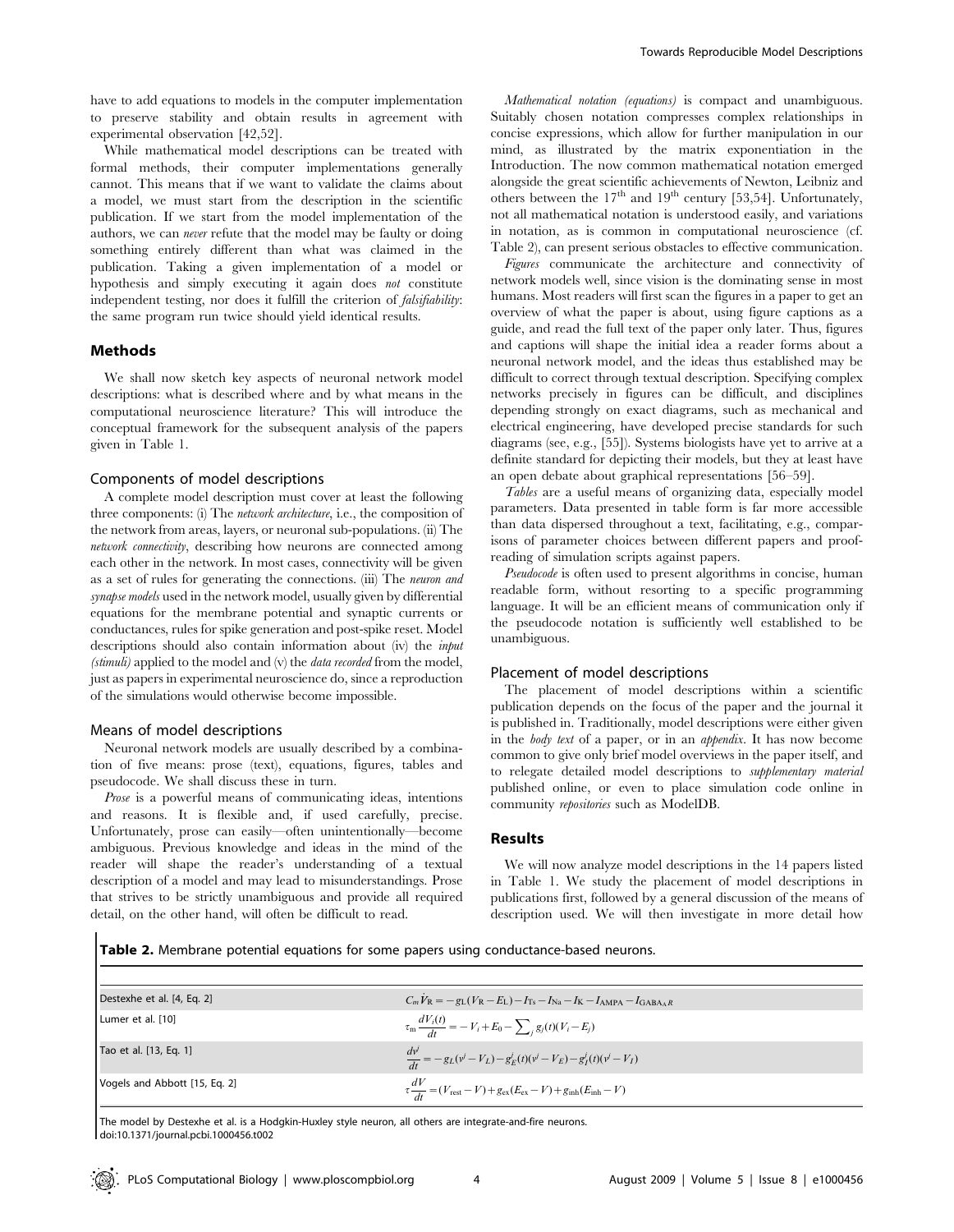specific aspects of models are described. Finally, we propose a good model description practice.

## Placement of description

Figure 1 summarizes the placement of the description of architecture, connectivity and neuron and synapse models, respectively, across all papers; for details, see Tables S1, S2, S3 in the Supporting files. All papers present at least an overview of the model they investigate in the main body of the paper. Details are frequently provided in supplementary material available online, especially in more recent papers; appendices are used to a lesser degree. Model descriptions in some papers are incomplete in the sense that the authors refer to other publications for details of neuronal dynamics in particular.

Within the body text of the paper, model descriptions were placed in the ''Methods'' sections in 10 of the 14 papers surveyed, even though the neuronal network model is in itself a product of significant scientific analysis and synthesis [32]. As such, it would rather belong in the ''Results'' section of a paper. Whether the placement of the model description in the ''Methods'' section genuinely reflects the way in which authors perceive their models, or rather is a consequence of editorial policies shaped by ''wet'' neuroscience, is not clear at present. It is interesting to note in this context that papers in theoretical physics generally do not follow the strict ''methods-results-discussion'' pattern.

We would like to point out two interesting aspects of the placement of model descriptions. First, the text of a paper manuscript, including the appendix, undergoes thorough peer review and copy editing, ensuring high standards in content and presentation. It is not, at present, clear whether all material published as supplementary material receives the same scrutiny in the review process; it is often not copy-edited to the same standards as the paper proper. Second, source code published in community repositories represents an implementation of a model, not the model itself [52]. It can thus serve only as a service to the community to facilitate code-reuse, but not to communicate the content of the model proper.

Incidentally, none of the 14 papers surveyed here describes reuse of neuronal models available in repositories, such as ModelDB [50]. Nor does any paper mention that the source code for the model implemented in the paper was made available to the community, even though models from several papers are at present available from ModelDB [4,5,15]. In recent years, though,



Figure 1. Placement of description in papers surveyed. Bar graphs show the percentage of papers describing (from top to bottom) model architecture, model connectivity and neuronal dynamics in the body text of the paper, the appendix, and in supplementary material. Many papers spread descriptions over several locations and are thus counted in several categories. For detailed data, see supporting material Tables S1, S2 and S3. doi:10.1371/journal.pcbi.1000456.g001



Figure 2. Use of different means of description in papers surveyed. Bar graphs show the percentage of papers describing (from top to bottom) model architecture, model connectivity and neuronal dynamics using prose, equations, figures, tables, and references. Many papers combine several means for one purpose and are thus counted in several categories. For detailed data, see supporting material Tables S1, S2, S3. doi:10.1371/journal.pcbi.1000456.g002

there appears to be a slowly growing trend to explicitly reference and re-use existing models from ModelDB; see http://senselab. med.yale.edu/modeldb/prm.asp for an up-to-date list (Michael Hines, personal communication).

#### Means of model descriptions

Figure 2 shows that equations are mostly used to describe the dynamics of model neurons, while connections are most often presented in a combination of prose and figures, occasionally in form of pseudocode. We will review the quality of these descriptions in detail below. Table 3 shows how parameters are presented in papers. It regrettably indicates that too few authors make parameters easily accessible in tables.

Network model descriptions in the literature show no consistent order of description. Among the papers surveyed here, six begin with a description of the neuron models and then proceed to network architecture, seven papers use the opposite order, while one paper mixes the description of neurons and network. We find the latter option least useful to the reader.

Authors differ greatly in their efforts to anchor their models in empirical data. Destexhe et al. [4] go to great lengths to justify the design of their neuron and synapse models with respect to the neurophysiological literature. They thus provide the synthesis document proposed by Aumann [32] as the basis of any modeling effort. Unfortunately for those readers who want to investigate the resulting model, though, model description and justification are tightly intertwined in the terse methods section, making it quite demanding to extract the model description as such.

Among all papers surveyed here, only Destexhe et al. [4] and Izhikevich and Edelman [8] show responses of individual synaptic conductances and individual neurons to test stimuli, while all other authors only show responses of the entire network. This means that researchers who attempt to re-implement a model and find themselves unable to reproduce the results from a paper, will not

Table 3. Presentation of parameters.

| All | Most          | Some      | None                             |
|-----|---------------|-----------|----------------------------------|
|     | IE, KG, L, SE | <b>HM</b> | B, D, HT, HvH, M, TA, TR, VA, WS |

The table shows the papers presenting all, most, some or none of their parameters in tables. See Table 1 for paper abbreviations. doi:10.1371/journal.pcbi.1000456.t003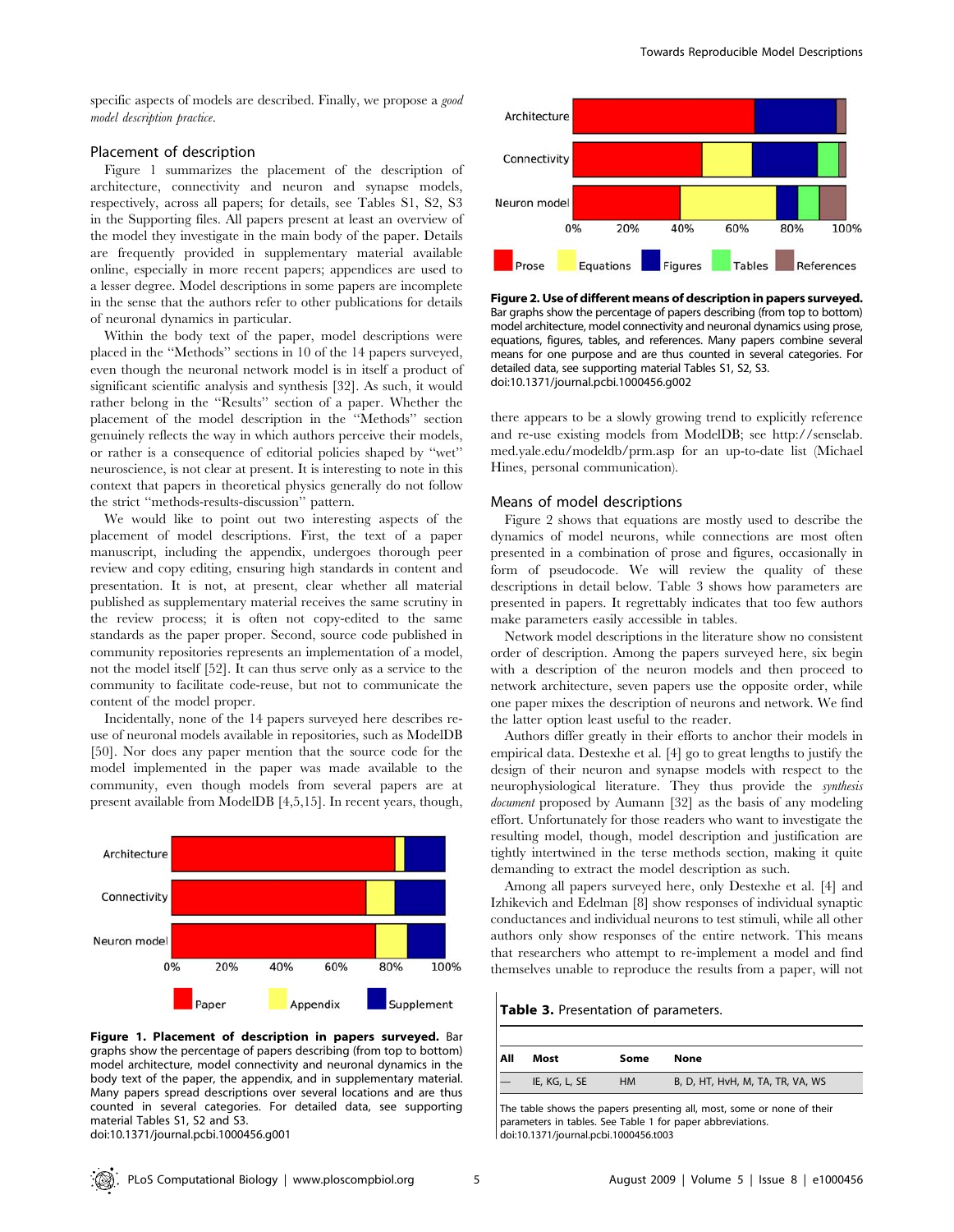be able to find out whether problems arise from neuron model implementations or from a wrong network setup.

We will now analyze in detail which difficulties arise in describing a network model, considering in turn network architecture, connectivity, and neuron models, and point out examples of good descriptions.

## Network architecture

Descriptions of network architecture become challenging as network complexity increases. Networks with a small number of populations, random connectivity and no spatial structure are easily described in a few lines of prose, as in Brunel's paper [3]. A combination of prose and simple figures is usually sufficient to describe architecture of networks composed from a small number of one- or two-dimensional layers of individual neurons; examples are Destexhe et al. [4] and Kirkland and Gerstein [9].

Complex models spanning several brain areas with detailed spatial, layered, and functional substructure, such as Lumer et al. [10] and Izhikevich and Edelman [8], are more challenging to describe. Authors generally adopt a top-down approach, giving first an overview of the brain areas involved, before detailing the structure of the individual areas. In models of systems with clearly defined signal flow, areas are often visited in the predominant order of signal flow [6,7,14], while others present the more complex cortical structures before descending to subcortical structures [8,10].

The most detailed explicit model studied here is the thalamocortical model presented by Lumer et al. [10]. The description of the cortical areas in this model (Vp and Vs), while complete, lacks in our opinion the clarity desirable of a good model description, and may thus help to identify rules for ideal model descriptions. For one, discussions on model design and properties are embedded in the model description, e.g., the reduction of a total of 32 ''combinations of response selectivities'' to just two included in the model, and a comparison of the number of neurons in the model to that found in animals. We believe that design decisions and model review should be kept separate from the model description proper for the sake of clarity, since they are independent intellectual endeavours [32]. Second, Lumer et al. mix different views of their layer architecture without providing sufficient guidance to the reader. They begin by describing the Vp layer as a grid of  $8\times8$  macro-units, with two "selectivities within a macrounit", each containing "a collection of  $5\times 5$  topographic elements, each of which corresponded to a contiguous location in retinal space'', before proceeding to state that ''[t]opographic elements in Vp were organized in maps of  $40\times40$  elements for each of the two modeled orientation selectivities.'' We find it difficult to interpret this description unambiguously. We are in particular in doubt about the localization of macro-units and topographic elements in retinal space. In our view, the most parsimonious interpretation is as follows:  $5\times5$  topographic elements placed in each of  $8\times8$ macro-units result in a grid of  $40\times40$  topographic elements." This interpretation is sketched in Fig. 3.

Another interesting aspect is that model composition is often described from a perspective orthogonal to the description of connections. Lumer et al. [10], e.g., present the primary thalamus and cortex as grids of  $40\times40$  topographical units, each containing



Figure 3. Interpretation of Lumer [10] model architecture. The most parsimonious interpretation of the description of the primary visual cortical area Vp given by Lumer et al, is as two layers of 40 $\times$ 40 topographic elements, representing horizontal and vertical orientations, respectively. doi:10.1371/journal.pcbi.1000456.g003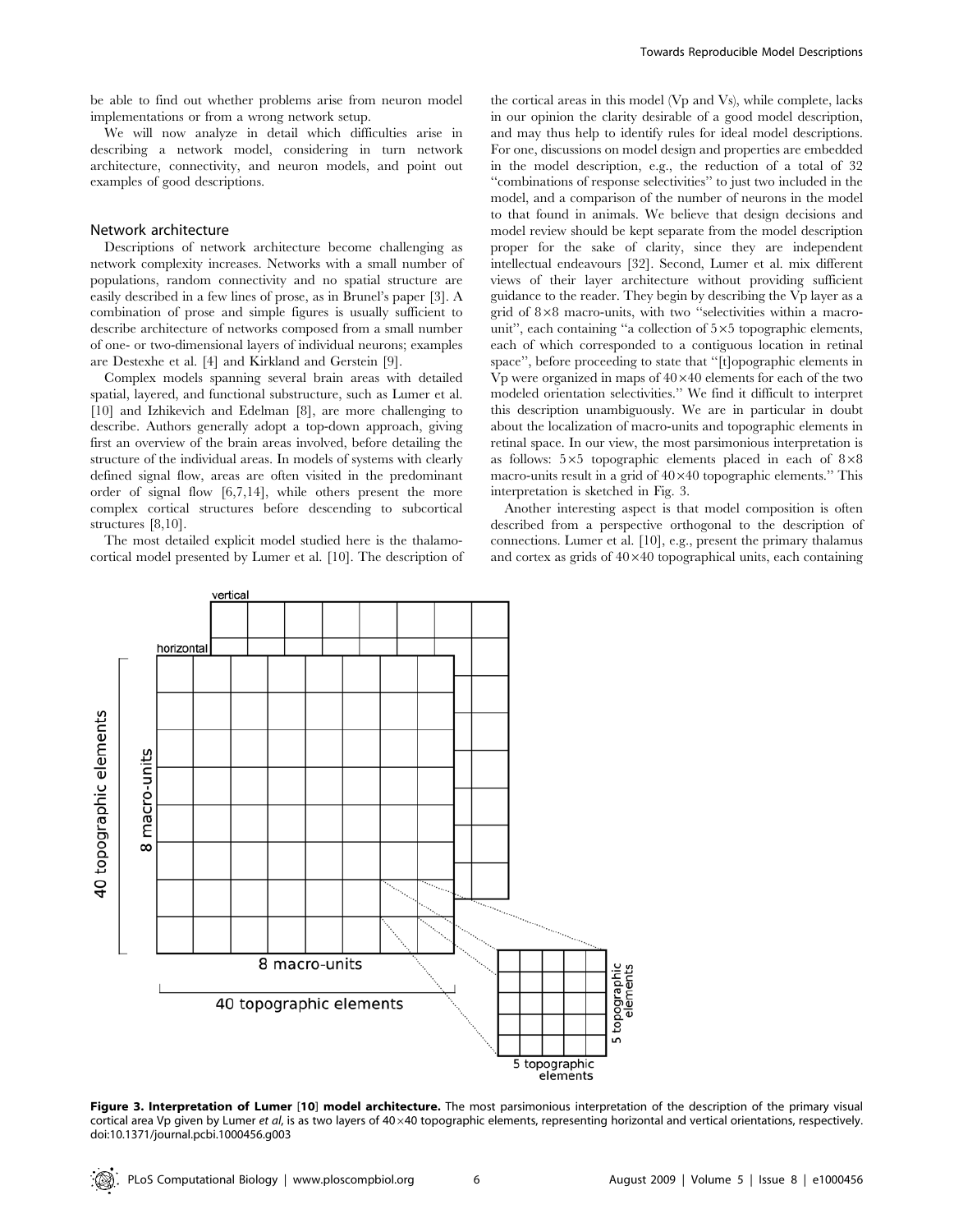an excitatory and an inhibitory neuron (thalamus) and a microcolumn composed of 10 neurons organized in three laminae (cortex). Connections are then described by looking at this architecture from an orthogonal perspective: Thalamus is described as two layers, one of excitatory and one of inhibitory neurons, while cortex is split into six layers, one of excitatory and one of inhibitory neurons for each of the three laminae in the model. We believe that it may be more sensible to base the model description on the perspective used in defining connections, as connectivity is the central aspect of a network model.

Izhikevich and Edelman [8] present a significantly more complex model, covering the entire human cortex and thalamus. Concerning the spatial placement, they only state that ''[n]euronal bodies are allocated randomly on the cortical surface, whose coordinates were obtained from anatomical MRI.'' No further information is given on how MRI measurements were converted to neuron densities in space. Thus, even if one had access to MRI data of the human brain, it would be difficult to reproduce the neuron distribution investigated by Izhikevich and Edelman. In such cases it would be advantageous to either use datasets available from community databases or to make data available to others.

Figures of network architecture vary widely between papers. We will discuss them in the following section together with connections.

#### Connections

Describing the connections well is the most challenging task in presenting a neuronal network model. For networks with random connections and no spatial structure, connectivity is easily described in a few sentences [3]. Haeusler and Maass [5] additionally represent connection strengths and probabilities in a figure; this works well for their six-population model. If yet more populations were involved, such a figure would soon become cluttered, and it becomes more useful to present connection parameters in tables , cf. supplementary material in ref. [8]. Even in these simple networks, care must be taken to specify details:

- May neurons connect to themselves?
- May there be multiple connections between any pair of neurons?
- Are connection targets chosen at random for a fixed sender neuron (divergent connection), senders chosen at random for fixed target (convergent connection), or are sender and receiver chosen at random for each connection?

Few authors are explicit on all these points, although these choices may have significant consequences for network dynamics (Tom Tetzlaff, personal communication; see also Kriener et al. [60]).

Models incorporating spatial structure have more complex connection patterns, which we will call topographic connections, since they usually describe the spatial distribution of connection targets relative to the spatial location of the sending neuron, i.e., connections are typically described as divergent connections. In most cases, connections have a random component: they are created with a certain probability. In simple cases, such as Kirkland and Gerstein [9], connections are made to neurons in a rectangular mask with equal probability. In more complex models, connection probability depends on the relative locations of the neurons that are candidates for a connection, e.g., [10,11]. Unfortunately, few authors provide the equations for these probability functions; Mariño et al. [11] is a laudable exception. It is somewhat paradoxical if papers present long tables of parameters for these connection probability functions, but do not provide the equation into which these parameters enter.

Mariño et al. [11] are the only authors who explicitly discuss self-connections (in their supplementary material), and as far as we can see, no authors have discussed whether multiple connections between any two neurons may be created. Another neglected issue is precisely how probabilistic connections are created. The following approach seems to be implied: For each pair of neurons from the sender and target population, a connection is created if a random number is smaller than the connection probability for the pair. But one might equally well determine the total number of connections to be made first, and then distribute the connections according to the spatial probability profile [61]. Such schemes offer significant performance gains [62]. A complete specification of the connection algorithm should thus be given.

Among the papers surveyed, Izhikevich and Edelman [8] has by far the most complex connectivity and the authors go to great lengths to present gray-matter connectivity in figures, tables, and prose. Alas, some information appears to be missing: It is not clear from the text exactly how connections are distributed within the axonal spans, and how they are distributed across dendritic compartments of neurons with more than one compartment in a cortical layer. We have also been unable to find specific information on how synaptic weights and delays were assigned to connections. Finally, no details are provided about the whitematter (long-range) connections, which were based on diffusiontensor imaging (DTI) data. Without access to the DTI data it is thus impossible to re-implement the model presented.

Paper authors draw network diagrams in quite different ways, both in the overall style of their diagrams and in use of symbols. Figure 4 shows network diagrams of a model loosely based on Einevoll and Plesser [63, Fig. 3], drawn in the style of three of the papers surveyed here. The diagram in the style of Hayot and Tranchina [6] (Fig. 4A) gives a reduced but clear overview of the overall architecture of the model; it provides no details. The style of Haeusler and Maass [5] (Fig. 4B) carries most information, with weights and probabilities shown next to connection lines, and line widths proportional to the product of weight and probability. Figure 4C, which imitates the style of Lumer et al. [10], is rather illustrative: it provides no quantitative information and the structure of the connectivity is less prominent than in the other two figures; on the other hand, it is the only figure hinting at the spatial structure of the network. Interestingly, all three diagram styles use different ways of marking excitatory and inhibitory connections: bars vs circles, black vs red, and arrows vs bars. Indeed, bars at the end of connection lines mark excitatory connections in Hayot and Tranchina's style, but inhibitory connections in the style of Lumer et al, nicely illustrating the lack of standards in the field.

Izhikevich and Edelman [8] have illustrated their brain model using diagrams presenting significantly more detail than in the diagrams shown in our Fig. 4. Unfortunately, we cannot reproduce Figures 2 and 8 from the supplementary material of the paper by Izhikevich and Edelman here due to copyright issues; the figures are available on the internet at http://www.pnas.org/ content/105/9/3593.figures-only and http://www.pnas.org/content/105/9/3593/suppl/DC1, respectively. Their diagrams, though, provide so much detail of interest to the re-implementer, that the reader will have difficulty to form a clear conceptual model from the diagram. This is in many ways the curse of complex models as the following analogy may illustrate: when a physicist or electrical engineer sees a diagram of an RLC circuit, she will intuitively ''see'' the circuit oscillate. When presented with the complete wiring diagram for a modern analog radio receiver,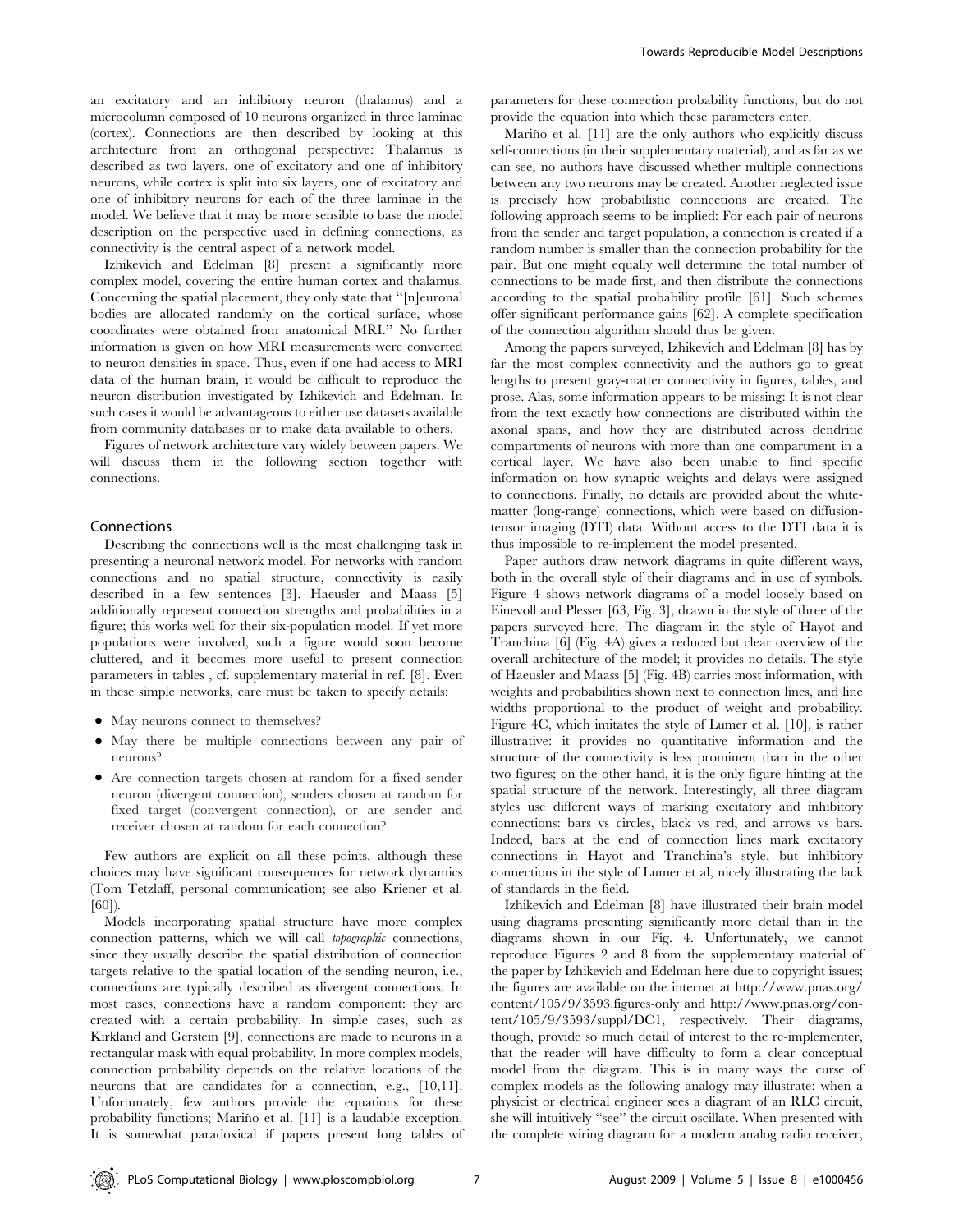

Figure 4. Diagram styles for network models. Diagrams of a model of the thalamocortical pathway drawn using diagram styles from (A) Hayot and Tranchina [6, Fig. 2], (B) Haeusler and Maass [5, Fig. 1], and (C) Lumer et al. [10, Fig. 1]. Numbers on arrows in B mark connection weight and probability of connection, while line width represents the product of the two. In C, open circles show excitatory, filled circles inhibitory neurons. The model depicted is loosely based on Einevoll and Plesser [63, Fig. 3], but the differentiation into two cortical layers, each with excitatory and inhibitory subpopulations, in B and C, as well as the connection weights and probabilities, have been added here for the purpose of illustration. doi:10.1371/journal.pcbi.1000456.g004

though, it is hardly likely she will ''hear the music''. The figure in the style of Haeusler and Maass [5] takes a middle ground. Since the individual populations are homogeneous, they can be represented by one circle each, with annotated lines providing information about connection structure and parameters. By marking connection strength through line width and differentiating excitation and inhibition by line color, the figure appeals quite directly to our intuition. It is clear, though, that any further populations would increase the complexity of the diagram to the point of illegibility.

There is no established standard for the order in which connections within a network are described. Some authors proceed from local connectivity (e.g., intracortical intralaminar) towards global connectivity [10]. Others rather follow the signal flow through the network, from retina via LGN to cortex, e.g., Kirkland and Gerstein [9], Hayot and Tranchina [6], and Troyer et al. [14].

#### Neuron and synapse models

Neuron and synapse models are commonly described by a mixture of prose and equations, cf. Fig. 2; tables are used inconsistently to present parameters, see Table 3. Some authors do not provide complete model specifications in their paper, but rely heavily [4] or even entirely [5] on references to earlier work. While the desire to avoid repetition is understandable, we believe that authors here walk a thin line toward incomprehensibility, especially if the models used are spread over three or more publications. Even though the re-use of neuron model implementations provided in repositories such as ModelDB may save effort and contribute to a standardization in the field, none of the papers we studied made use of available model implementations—or the authors failed to point out that they did.

Table 2 shows the membrane potential equations found in several papers and demonstrates that there is a reasonable amount of variation in the way this central equation is written down. There

is in particular no widespread agreement on whether to include the membrane capacitance  $C_m$  explicitly in the equation or rather to subsume it in a membrane time constant  $\tau_m$ . Some authors, such as Tao et al. [13], even chose to normalize the membrane potential equation by defining  $C_m \equiv 1$ . Yet greater variation is found in the representation of synaptic currents. This means that phrases such as ''we use the standard equations for integrate-andfire neurons'', which are not uncommon in the literature, are essentially meaningless, since there are no established ''standard equations'' for integrate-and-fire neurons.

Spike generation and detection, including subsequent reset and refractory behavior, are usually described in prose, sometimes with interspersed equations. " $V_i$  was reset to ...  $E_K = -90$  mV, when it exceeded a threshold of … *2*51 mV …, at which point a spike was recorded, and relayed ...," is a typical formulation [10]. Unfortunately, it does not state precisely how threshold crossings are detected, which times are assigned to spikes, or when exactly the reset is executed. All these issues can have significant consequences for network dynamics [64–66].

#### Good model description practice: a proposal

The previous sections have documented a wide variety of approaches to model descriptions in the literature. We believe that this variety is detrimental to the field, as it makes it difficult to communicate neuronal network models correctly and efficiently. At the same time, we believe that the field of computational neuroscience is too young to establish exacting standards for model descriptions. We will return to this problem and its various causes in the discussion. As a middle road, we propose to establish a good model description practice for the scientific literature. We will refer to it as ''good practice'' below for brevity. Some of our suggestions are motivated by a recent analysis of modeling techniques in ecology [32], but see also [49].

We propose a practice with the following elements: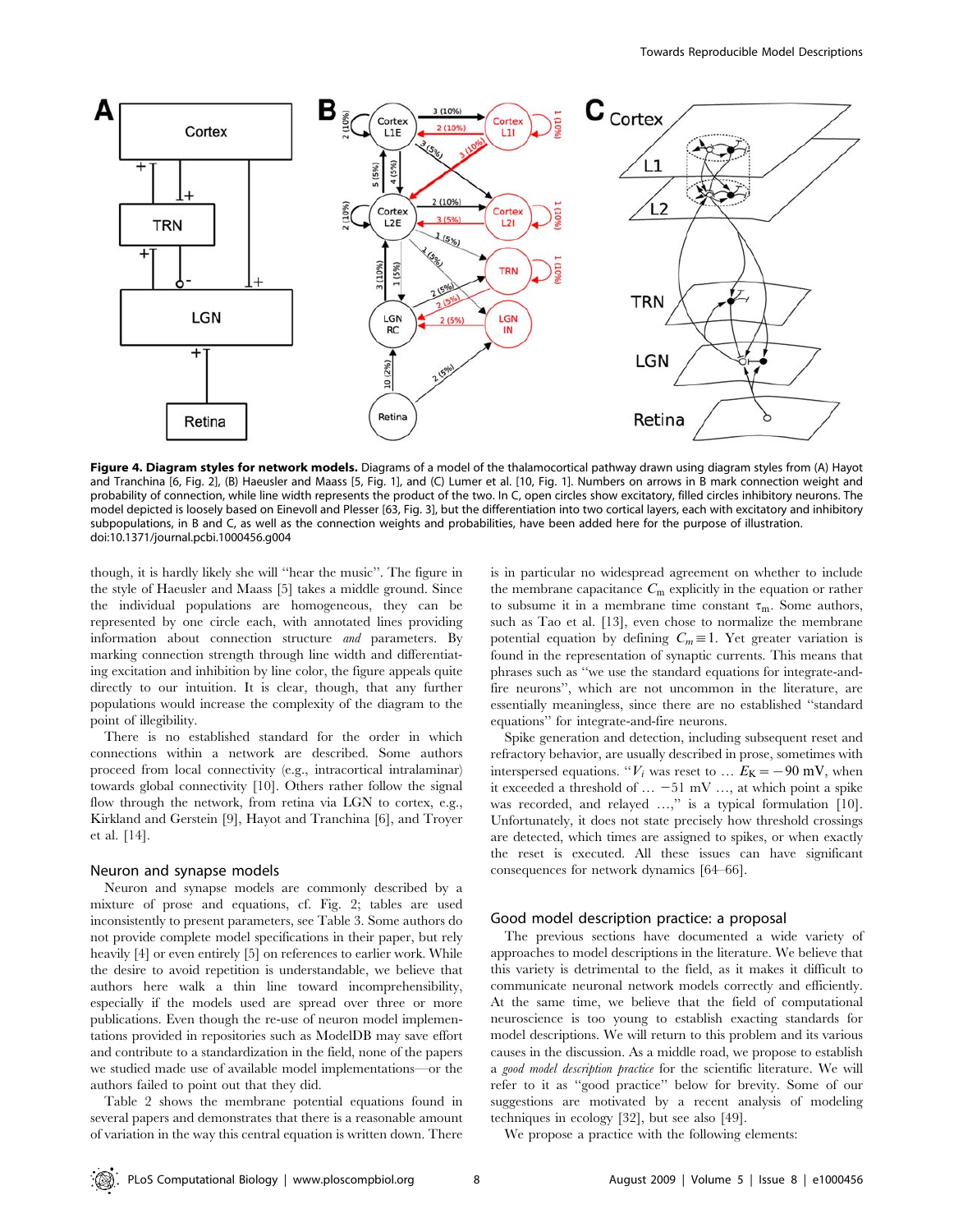- 1. Guidelines for the organization of a model description in a publication.
- 2. Checklists for model descriptions helping authors to present all required information in a useful order.
- 3. Templates for tables describing the essential aspects and components of a model in a compact, easily accessible manner.
- 4. Guidelines for diagrams visualizing neuronal network models.

We will discuss these elements in turn below, followed by more detailed discussions about how to render specific aspects of a network model. As an illustrative example, Figures 5 and 6 provide a concise description of the Brunel [3] model following the good practice format. A similar description of the Lumer et al. [10] model is given in Figures 7–9.

We would like to stress that we present the good practice here to stimulate the debate on model descriptions within the computational neuroscience community. If it is adopted widely throughout the community, it will provide numerous advantages: authors will have guidelines that will allow them to check their descriptions for completeness and unambiguousness; referees will more easily be able to assess the correctness and quality of a model; and readers

| A                     | <b>Model Summary</b>                                                                                 |  |  |
|-----------------------|------------------------------------------------------------------------------------------------------|--|--|
| <b>Populations</b>    | Three: excitatory, inhibitory, external input                                                        |  |  |
| <b>Topology</b>       |                                                                                                      |  |  |
| Connectivity          | Random convergent connections                                                                        |  |  |
| <b>Neuron model</b>   | Leaky integrate-and-fire, fixed voltage threshold, fixed absolute refractory time (voltage<br>clamp) |  |  |
| <b>Channel models</b> |                                                                                                      |  |  |
| <b>Synapse model</b>  | $\delta$ -current inputs (discontinuous voltages jumps)                                              |  |  |
| <b>Plasticity</b>     |                                                                                                      |  |  |
| Input                 | Independent fixed-rate Poisson spike trains to all neurons                                           |  |  |
| <b>Measurements</b>   | Spike activity                                                                                       |  |  |

| l B       |                   | <b>Populations</b>     |  |
|-----------|-------------------|------------------------|--|
| Name      | <b>Elements</b>   | <b>Size</b>            |  |
| E         | laf neuron        | $N_{\rm E}=4N_{\rm I}$ |  |
|           | laf neuron        | $N_{1}$                |  |
| $E_{ext}$ | Poisson generator | $C_E(N_E+N_I)$         |  |

| ГC   | <b>Connectivity</b> |                   |                                                                          |  |
|------|---------------------|-------------------|--------------------------------------------------------------------------|--|
| Name | Source              | Target<br>Pattern |                                                                          |  |
| EE   | E                   | E                 | Random convergent $C_E \rightarrow 1$ , weight <i>J</i> , delay <i>D</i> |  |
| ΙE   | E                   |                   | Random convergent $C_E \rightarrow 1$ , weight <i>J</i> , delay <i>D</i> |  |
| EI   |                     | E                 | Random convergent $C_1 \rightarrow 1$ , weight $-gI$ , delay D           |  |
| Ш    |                     |                   | Random convergent $C_1 \rightarrow 1$ , weight $-gI$ , delay D           |  |
| Ext  | $E_{ext}$           | EUI               | Non-overlapping $C_E \rightarrow 1$ , weight <i>J</i> , delay <i>D</i>   |  |

| D                        | <b>Neuron and Synapse Model</b>                                                                                                                                          |
|--------------------------|--------------------------------------------------------------------------------------------------------------------------------------------------------------------------|
| Name                     | laf neuron                                                                                                                                                               |
| <b>Type</b>              | Leaky integrate-and-fire, $\delta$ -current input                                                                                                                        |
| Subthreshold<br>dynamics | $\tau \dot{V}(t) = -V(t) + RI(t)$ if $t > t^* + \tau_{\text{rp}}$<br>$V(t) = V_r$<br>else<br>$I(t) = \frac{\tau}{R} \sum_{\tilde{t}} w \delta(t - (\tilde{t} + \Delta))$ |
| <b>Spiking</b>           | If $V(t-) < \theta \wedge V(t+) \geq \theta$<br>1. set $t^* = t$<br>2. emit spike with time-stamp $t^*$                                                                  |

| Input       |                                                                                                                |
|-------------|----------------------------------------------------------------------------------------------------------------|
| <b>Type</b> | <b>Description</b>                                                                                             |
|             | Poisson generators   Fixed rate $v_{ext}$ , $C_E$ generators per neuron, each generator projects to one neuron |

**Measurements** Spike activity as raster plots, rates and "global frequencies", no details given

Figure 5. Tabular description of Brunel model [3]. The model is summarized in panel A and detailed in panels B-F. doi:10.1371/journal.pcbi.1000456.g005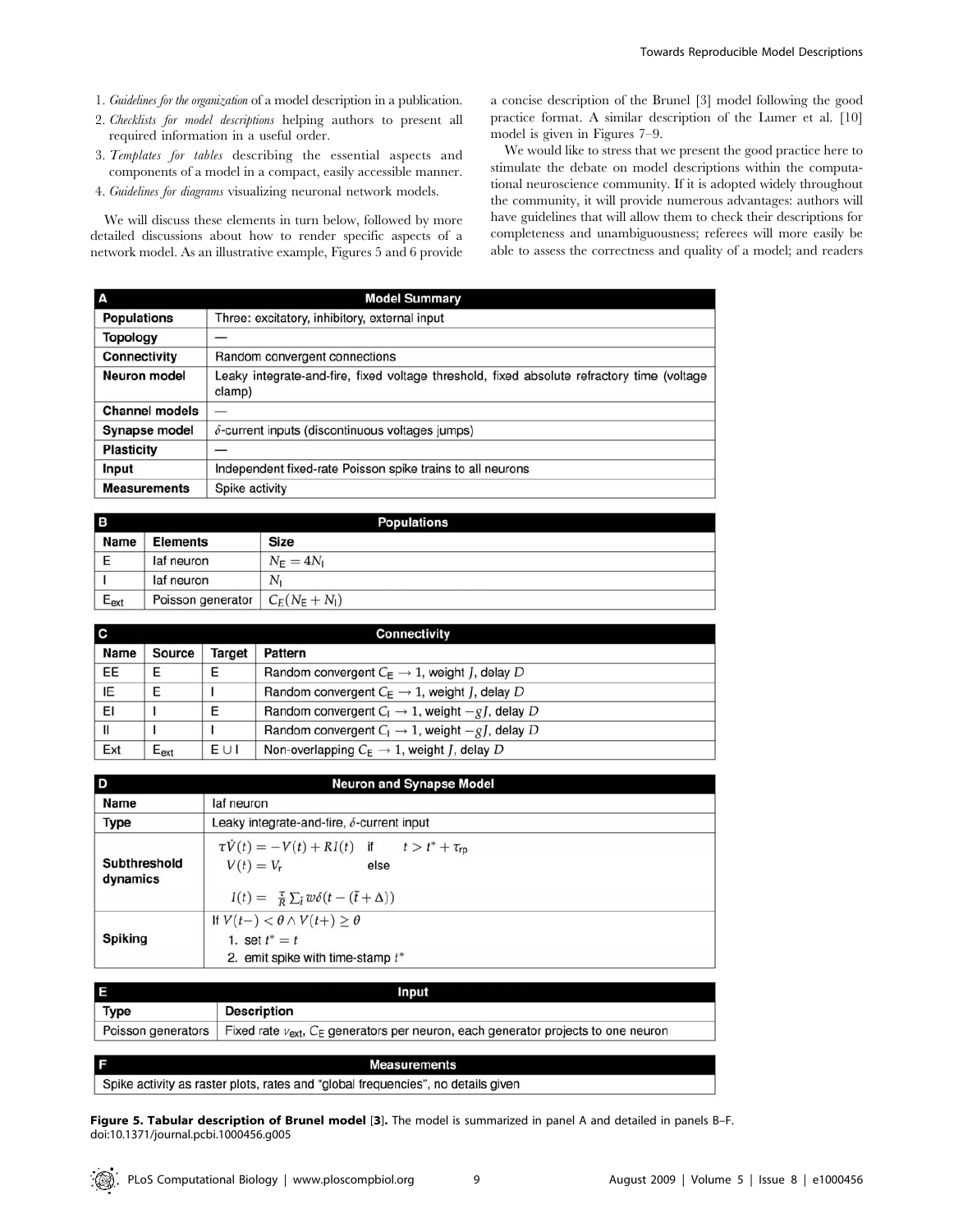

Figure 6. Alternatives for diagrams of simple network models (Brunel [10]). (A) Excitatory connections shown by full lines, inhibitory by dashed lines. Lines beginning with open semicircle and ending in filled circle indicate random convergent connections. (B) Double lines represent multiple connections, solid/dashed marks excitatory/inhibitory connections. Multiplicity of connections marked at line ends. (C) Same as B, but inhibitory connections marked with circles on target side instead of dashed lines. (D) Same as C, but displaying explicitly that there are  $C_{\rm E}$  external Poisson inputs (PG) to each neuron, and single lines are used instead of double lines. doi:10.1371/journal.pcbi.1000456.g006

will find it easier to comprehend and re-implement a model, and to compare different models.

Guidelines for organization. Many journals require authors to organize their manuscript into the sections Introduction, Results, Methods, and Discussion and the question arises how modeling papers fit into this framework. We believe that this organization is also appropriate for modeling papers if the meaning of the individual section headings are carefully observed.

Generally, a publication on a computational modeling study should provide the following information:

- 1. Hypothesis: a concrete description of the question or problem that the model addresses;
- 2. Model derivation: a presentation of experimental data that support your hypothesis, your model, or both;
- 3. Model description: a description of your model, its inputs (stimuli), and its outputs (measured quantities) and all free parameters, according to the good practice proposed below;
- 4. Implementation: a concise description of the methods used to implement and simulate the model (e.g., details of spike threshold detection, assignment of spike times, time resolution, etc.), as well as a description of all third party tools used, such as simulation software or mathematical packages;
- 5. Model analysis: a description of all analytical and numerical experiments performed on the model, and the results obtained;
- 6. Model justification: a presentation of all empirical or theoretical results from the literature that support the results obtained from your model and that were not used to derive the model.

We suggest that authors organize their presentation according to these six points where possible. When publishing in a journal that requires a traditional organization of manuscripts into Introduction, Results, Methods, and Discussion, we recommend the following structure:

- 1. Introduction
- (a) Hypothesis
- (b) Model derivation
- 2. Results
- (a) Model description
- (b) Model analysis
- 3. Methods
- (a) Implementation
- 4. Discussion
- (a) Model justification

The paper should be written such that readers who are not interested in model derivation and implementation can skip these sections to proceed directly from the model description to the analysis.

Many journals impose strict limits on the length of a paper, making it impossible to provide a full model description along with an elaborate model analysis. In this case, authors should consider to split their manuscript in two (or more) separate manuscripts: One describing the model, and the other describing the model analysis. The model paper should include the full description of the model but with the model analysis section reduced to only that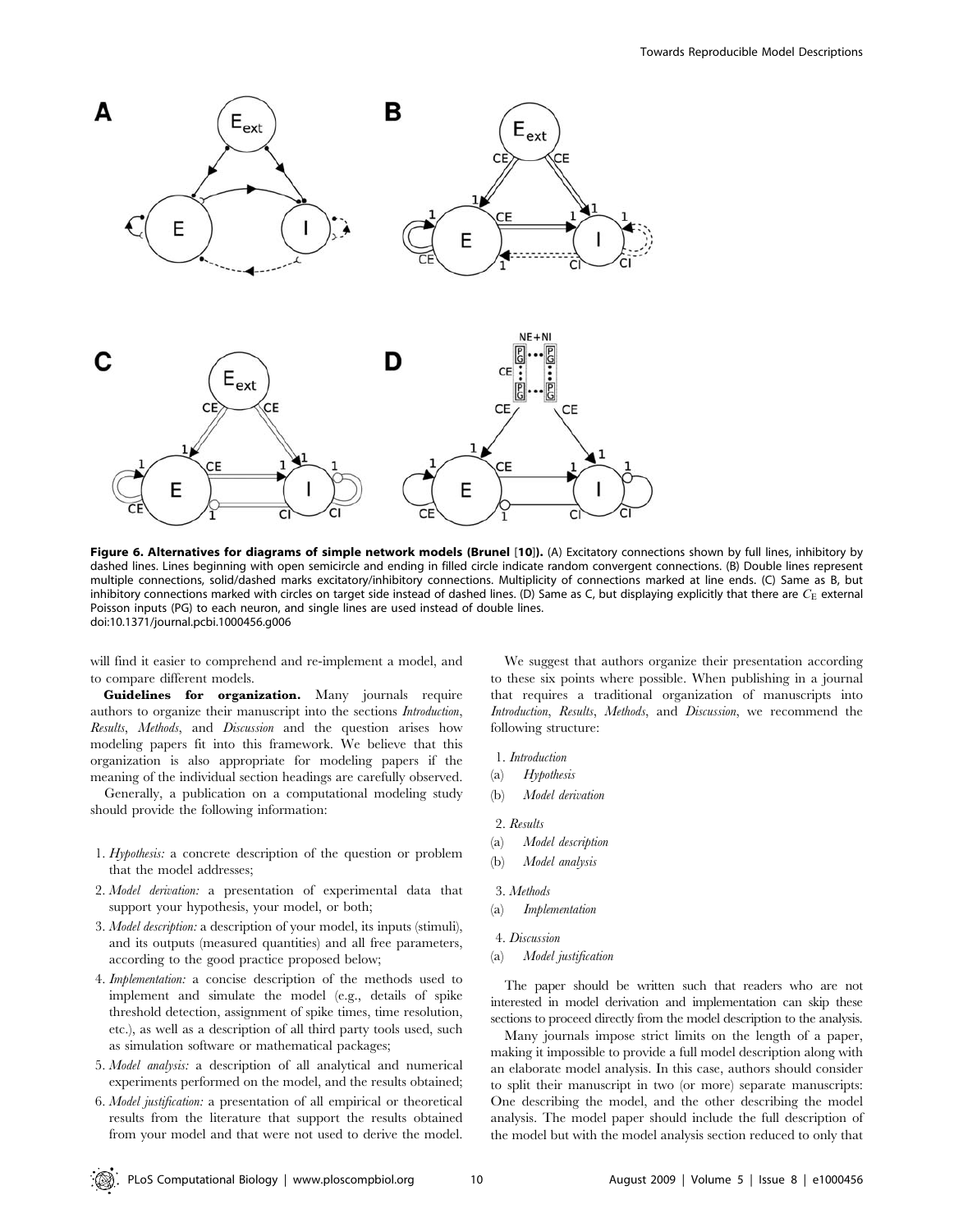|                       | <b>Model Summary</b>                                                                                                                                           |  |  |
|-----------------------|----------------------------------------------------------------------------------------------------------------------------------------------------------------|--|--|
| <b>Populations</b>    | Eight: primary and secondary pathway, each comprising retina, thalamus (two layers),<br>reticular nucleus, cortex (three layers)                               |  |  |
| <b>Topology</b>       | Cartesian grids using visual-space coordinates                                                                                                                 |  |  |
| <b>Connectivity</b>   | Random divergent connections described by probability kernels and cut-off masks                                                                                |  |  |
| <b>Neuron model</b>   | Leaky integrate-and-fire, fixed threshold, no absolute refractory time                                                                                         |  |  |
| <b>Channel models</b> | Slow hyperpolarizing channel                                                                                                                                   |  |  |
| <b>Synapse model</b>  | Conductance-based difference-of-exponentials (AMPA, GABA <sub>A</sub> , GABA <sub>R</sub> ), additional in-<br>stantaneous sigmoidal voltage dependence (NMDA) |  |  |
| <b>Plasticity</b>     |                                                                                                                                                                |  |  |
| Input                 | Thalamus: inhomogeneous Poisson spike trains reflecting drifting gratings; all neurons:<br>spontaneous Poisson spike trains                                    |  |  |
| <b>Measurements</b>   | Membrane potential                                                                                                                                             |  |  |

| в                                                          | <b>Populations</b>       |                                       |
|------------------------------------------------------------|--------------------------|---------------------------------------|
| Name                                                       | <b>Elements</b>          | <b>Size</b>                           |
| Retina (p)                                                 | <b>Modulated Poisson</b> | $N_{\rm p} \times N_{\rm p}$          |
| $Tp \times \{E, I\}$                                       | laf neuron               | $N_{\rm p} \times N_{\rm p}$          |
| Rp                                                         | laf neuron               | $N_{\rm p} \times N_{\rm p}$          |
| $Vp \times \{h, v\} \times \{Ll, L4, LS\} \times \{E\}$    | laf neuron               | $N_{\rm p} \times N_{\rm p} \times 2$ |
| $Vp \times \{h, v\} \times \{Ll, L4\} \times \{l\}$        | laf neuron               | $N_p \times N_p$                      |
| $Vp \times \{h, v\} \times \{LS\} \times \{I\}$            | laf neuron               | $N_p \times N_p \times 2$             |
| Retina (s)                                                 | <b>Modulated Poisson</b> | $N_s \times N_s$                      |
| $Ts \times \{E, I\}$                                       | laf neuron               | $N_s \times N_s$                      |
| <b>Rs</b>                                                  | laf neuron               | $N_s \times N_s$                      |
| $Vs \times \{h, v, c\} \times \{LI, LA, LS\} \times \{E\}$ | laf neuron               | $N_s \times N_s \times 2$             |
| $Vs \times \{h, v, c\} \times \{Ll, L4\} \times \{l\}$     | laf neuron               | $N_s \times N_s$                      |
| $Vs \times \{h, v, c\} \times \{LS\} \times \{I\}$         | laf neuron               | $N_s \times N_s \times 2$             |

## **Topology**

Rectangular  $8^\circ \times 8^\circ$  patch of parafoveal visual field mapped directly onto  $N_p \times N_p$  and  $N_s \times N_s$ , respectively

| D             | <b>Connectivity</b>                                                                                                                                          |  |  |
|---------------|--------------------------------------------------------------------------------------------------------------------------------------------------------------|--|--|
| <b>Type</b>   | Divergent connections drawn from a probabilistic kernels with cut-off masks, based on grid-distance                                                          |  |  |
| Kernel        | $p(\vec{s}, \vec{t}) = p_0 e^{-\frac{ \vec{s} - \vec{t} }{\sigma}}$ (cf. [10, Tab. 3], $p_0$ : "Max pr. of connection", $\sigma$ : "Space constant")         |  |  |
| <b>Mask</b>   | $p(\vec{s}, \vec{t}) = 0$ if $\begin{cases}  s_x - t_x  > \Delta_x/2 \text{ or} \\  s_y - t_y  > \Delta_y/2 \end{cases}$<br>$(\Delta_{x,y}:$ "arbor spread") |  |  |
| Weights       | Fixed, identical for each synapse type, cf. [10, Tab. 1]                                                                                                     |  |  |
| <b>Delays</b> | Fixed, drawn from Gaussian distribution with $\sigma = 1$ ms, cut-off near 0ms implicit but not given in<br>paper; for means see [10, p. 211, left column]   |  |  |

Figure 7. Tabular description of Lumer et al. model [10], part 1. The model is summarized in panel A and detailed in panels B-I. See Figure 8 for panels E–I.

doi:10.1371/journal.pcbi.1000456.g007

C

information which is needed to validate the model and its implementation. In the analysis paper, authors can cite the model paper and reduce the model description to a brief outline of the model, using the tables proposed below. This should offer sufficient room to include a full account of the model analysis.

Where a companion paper is infeasible, authors should provide a detailed model description as online supplementary materials, although we see two disadvantages in this case: (i) Supplementary material might not be peer-reviewed according to the same high standards as a separate model paper. (ii) Hiding the model in supplementary material deprives both author and model of the

proper credit for the intellectual effort that went into the creation of the model.

Authors should be encouraged to make their model implementation available through community repositories under suitable licensing terms [17,67], to promote re-use. We expect professionally managed repositories for neuronal network models to emerge that will give equal weight to human comprehensible and machine readable model descriptions, and curate them according to precisely defined quality standards; such efforts are underway in a number of communities [37,50,68–70]. Once such a repository is firmly established for computational neuroscience, papers might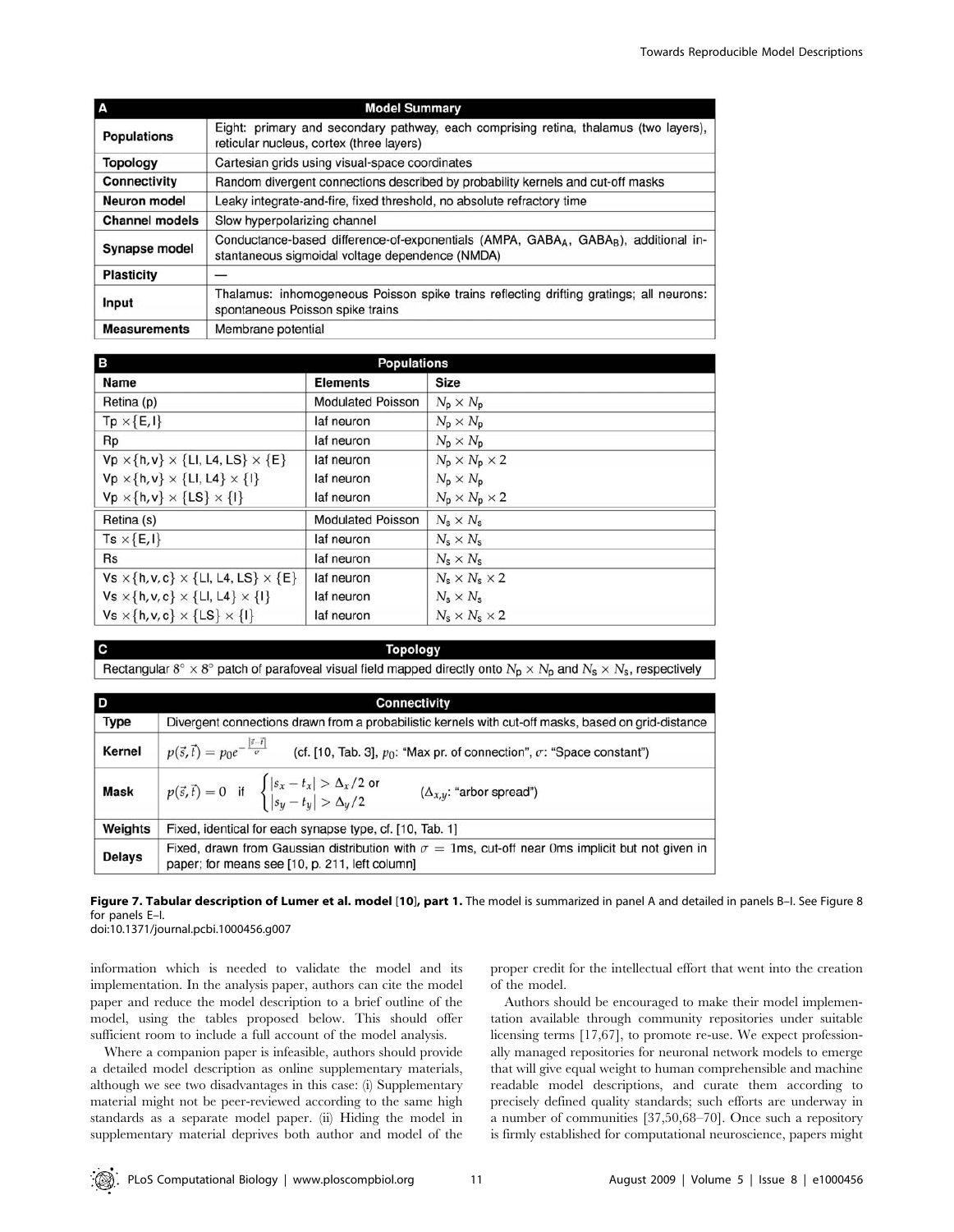|                          | <b>Neuron Model</b>                                                                                                                                                          |  |  |
|--------------------------|------------------------------------------------------------------------------------------------------------------------------------------------------------------------------|--|--|
| Name                     | laf neuron                                                                                                                                                                   |  |  |
| <b>Type</b>              | Leaky integrate-and-fire, conductance-based synapses                                                                                                                         |  |  |
| Subthreshold<br>dynamics | $\tau_m V(t) = -V(t) + E_0 - \sum g_j(t)(V - E_j)$                                                                                                                           |  |  |
| Spiking                  | If $V(t-) < \theta \wedge V(t+) \geq \theta$<br>1. set $t^* = t$<br>2. emit spike with time-stamp $t^*$<br>3. reset $V(t) = E_K$<br>4. activate slow hyperpolarizing channel |  |  |

|                         | <b>Channel Models</b>                                                                                                      |
|-------------------------|----------------------------------------------------------------------------------------------------------------------------|
| Slow<br>hyperpolarizing | $\bullet$ same dynamics as GABA $_B$<br>• activated upon each output spike<br>• only for $\{Vp, Vs\} \times E$ populations |

| G           | <b>Synapse Models</b>                                                                                                                                                                                                     |
|-------------|---------------------------------------------------------------------------------------------------------------------------------------------------------------------------------------------------------------------------|
|             | $e^{-t/\tau_1} - e^{-t/\tau_2}$<br>AMPA/GABA <sub>A</sub> /GABA <sub>B</sub> $g(t) = g_{\text{peak}} \frac{c}{e^{-t_{\text{peak}}/\tau_1} - e^{-t_{\text{peak}}/\tau_2}}$ , $t_{\text{peak}} = \frac{c}{\tau_1 - \tau_2}$ |
| <b>NMDA</b> | $\tilde{g}_{\text{NMDA}}(t) = m(V)g_{\text{NMDA}}(t)$ , $m(V)$ sigmoidal (details not given), $g_{\text{NMDA}}(t)$ as $g(t)$                                                                                              |

| н              | Input                                                                                                                                                                                                                             |
|----------------|-----------------------------------------------------------------------------------------------------------------------------------------------------------------------------------------------------------------------------------|
| Type           | <b>Description</b>                                                                                                                                                                                                                |
| Retinal input  | One Poisson generator per thalamic neuron, rate modulated corresponding to superimposed<br>horizontally and vertically drifting gratings formed by sharp-edged bars; gratings are low-pass<br>filtered (Gaussian) for input to Ts |
| Synaptic noise | Poisson input to each existing AMPA, GABA <sub>A</sub> , GABA <sub>B</sub> synapse, see [10, Tab. 2] for parame-<br>ters.                                                                                                         |

**Measurements** 

Figure 8. Tabular description Lumer et al. model [10], part 2. See Figure 7 for panels A-D. doi:10.1371/journal.pcbi.1000456.g008

reference detailed model descriptions in a repository, instead of

Membrane potential V of all neurons.

including a full description in the paper itself. Checklists for model descriptions. Model descriptions should give the reader a good overview of the overall structure of a model. We suggest a description in prose accompanied by figures. The text should give an introduction to each composite part, i.e., stating the number of parts, their size, and what subparts they consist of. We recommend that authors concisely summarize the information for each part in standardized tables (see panel A in Figures 5, 7, and 8) and quote only the most necessary pieces in the text. We will discuss network diagrams in detail below.

Following the principle that models should be presented *top*down, we suggest that authors adhere to the following order when describing the parts of their models:

- 1. Model composition
- 2. Coordinate systems and topology
- 3. Connectivity
- 4. Neurons, synapses, and channels
- 5. Model input, output, and free parameters
- 6. Model validation

## 7. Model implementation

Not all parts will apply to all models, but using such a checklist (i) ensures that all necessary information is included in the paper; (ii) allows referees to systematically check that all information is given; and (iii), facilitates the comparison with other models. We will address each of the items in the list below.

Past experience indicates that it is essential to review model descriptions after one has implemented a model [32]. We strongly suggest that authors carefully compare model description and implementation. This ensures that the description is complete and that any choices made during implementation are duly reflected. If possible (and feasible), one should ask a colleague to re-implement the model based on the description.

The **model composition** are the groups, or populations, of neurons in a network model. Populations are either unordered, such as Brunel [3] and Haeusler and Maass [5], or ordered, such as the remaining models in Table 1.

A good model description should list all populations of the model along with the used neuron model, their properties, their number, and how each population relates to the modeled system. Authors should name each population and use this name consistently throughout the manuscript. Some populations may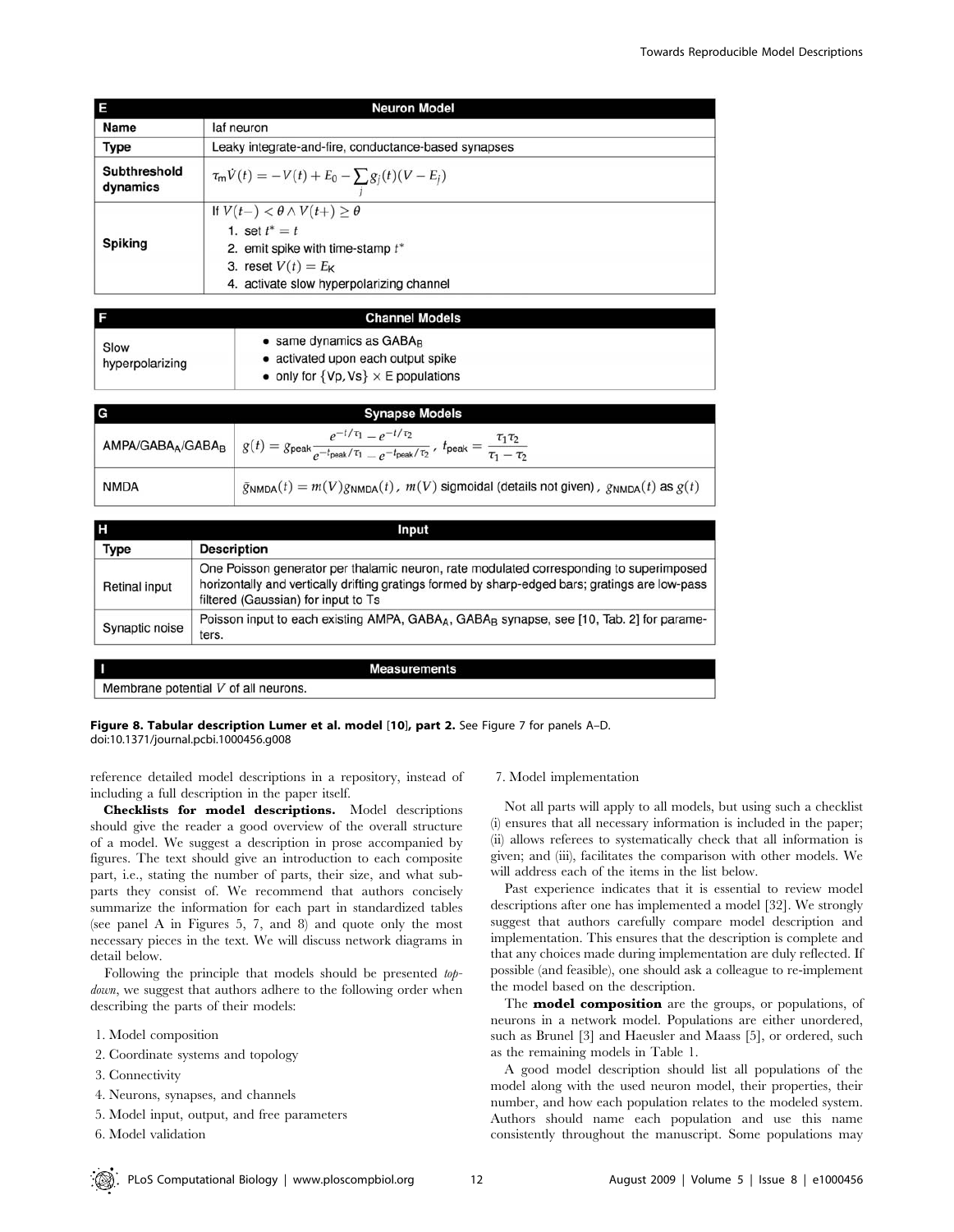

Figure 9. Hierarchy of diagrams of a complex network model (Lumer et al. [10]). (A) Overview diagram of connectivity between high-level populations. Excitatory connections are marked by arrows, inhibitory connections by circles. Excitatory and inhibitory populations have been lumped in Tp, while Vp(v) and Vp(h) are composed of three layers of excitatory and inhibitory populations, as detailed in B. (B) Detailed diagram of connectivity within cortical population Vp(v), which is tuned to vertically oriented stimuli. Vp(v) is composed of three cortical layers, each with an excitatory (left) and inhibitory (right) subpopulation. Filled arrows mark excitatory, open circles inhibitory connections. Connections to and from corresponding horizontally tuned cortical populations in Vp(h) are shown as dashed lines; black lines show input from the thalamus. Connections to and from higher cortical areas are not shown. (C) Detailed rendition of connection masks and kernels projecting onto one cortical subpopulation Vp(v)LI(e) from panel B, i.e., the excitatory subpopulation of the infragranular layer of Vp(v). Squares show projection masks, gray shade the probability of a connection (black:  $p=1$ ). Connections are created by centering the mask about each location in the layer and drawing connections according to the probability distribution. Outgoing arrows indicate projections to other populations. Projection masks are scaled down in size to fit all projections into the layer, and grayscales have been adjusted for visibility. Connections are placed to correspond to the layout of panel B: Connections to and from thalamus are at the bottom, connections to and from Vp(v)LI(i) and Vp(h) to the right and connections to and from Vp(v)LS and Vp(v)L4 at the top.

doi:10.1371/journal.pcbi.1000456.g009

be selections of neurons from other populations. In this case, authors should give explicit selection rules or equations.

Even for random selections, we recommend that authors explicitly define the actual range of indices used, to avoid formulations such as ''we recorded from 50 randomly selected neurons'', when indeed a contiguous range of 50 neurons from an unordered population was chosen [3].

Coordinate systems and topologies describe how individual neurons in a population can be addressed, or selected, and, where applicable, the spatial relationships between neurons. Authors should specify all coordinate systems used, because they are central to defining the connectivity of the network.

The most basic is the *index coordinate system* which numbers each neuron in the population. Index coordinates are often onedimensional, but if the populations are representing sheets or volumes of nervous tissue, index coordinates may become two-, three-, or even higher dimensional. Index coordinates are unordered, because they do not imply a neighborhood relation between any two neurons, nor do they define a distance function (e.g., Brunel [3]).

Many models have additional coordinate systems, e.g., anatomical coordinates, if the coordinates within a population refer to positions in the brain, as in Izhikevich and Edelman [8], or logical coordinates, if the coordinates within a population refer to some logical property, such as stimulus dimensions or response properties, e.g., orientation angle, as in Lumer et al. [10]. Anatomical or logical coordinates impose a topology on the unordered population, because they allow one to measure distances between neurons.

For each coordinate system used, authors should state exactly how the coordinates are mapped to the index coordinates of the population. A good model description should also give explicit expressions for all distance functions used.

The description of the **connectivity** can now build on the defined populations and coordinate systems. To describe the connections we suggest using prose, equations and figure(s). Authors should start with an overview of the connectivity at the level of populations, followed by all information needed to link connectivity at the level of populations to the connections between individual neurons. The following checklist may assist authors in this task:

- 1. Are all populations of pre- and post-synaptic neurons defined?
- 2. Are all coordinate systems defined which are needed to select pre- and post-synaptic neurons?
- 3. How are pre-synaptic neurons selected from a population?
- 4. How are post-synaptic neurons selected from a population?
- 5. How are boundary effects in topological connections handled?
- 6. If a pair of pre- and post-synaptic neurons can be chosen more than once, is this connection allowed?
- 7. If the same neuron can be selected as pre- and post-synaptic neuron, is this connection allowed?
- 8. How are the parameters (e.g., weight and delay) of a connection determined?
- 9. If random connections are used, provide the algorithm used to select the pre- and post-synaptic neurons and to determine whether a connection is made.
- 10. Are all parameters of the connectivity explained and are their numerical values given?

A figure of the connections in addition to the textual description is of great help to the reader. Suggestions for how to draw connection diagrams are given below.

To describe the dynamics of neurons, synapses, and channels we suggest a combination of prose and equations.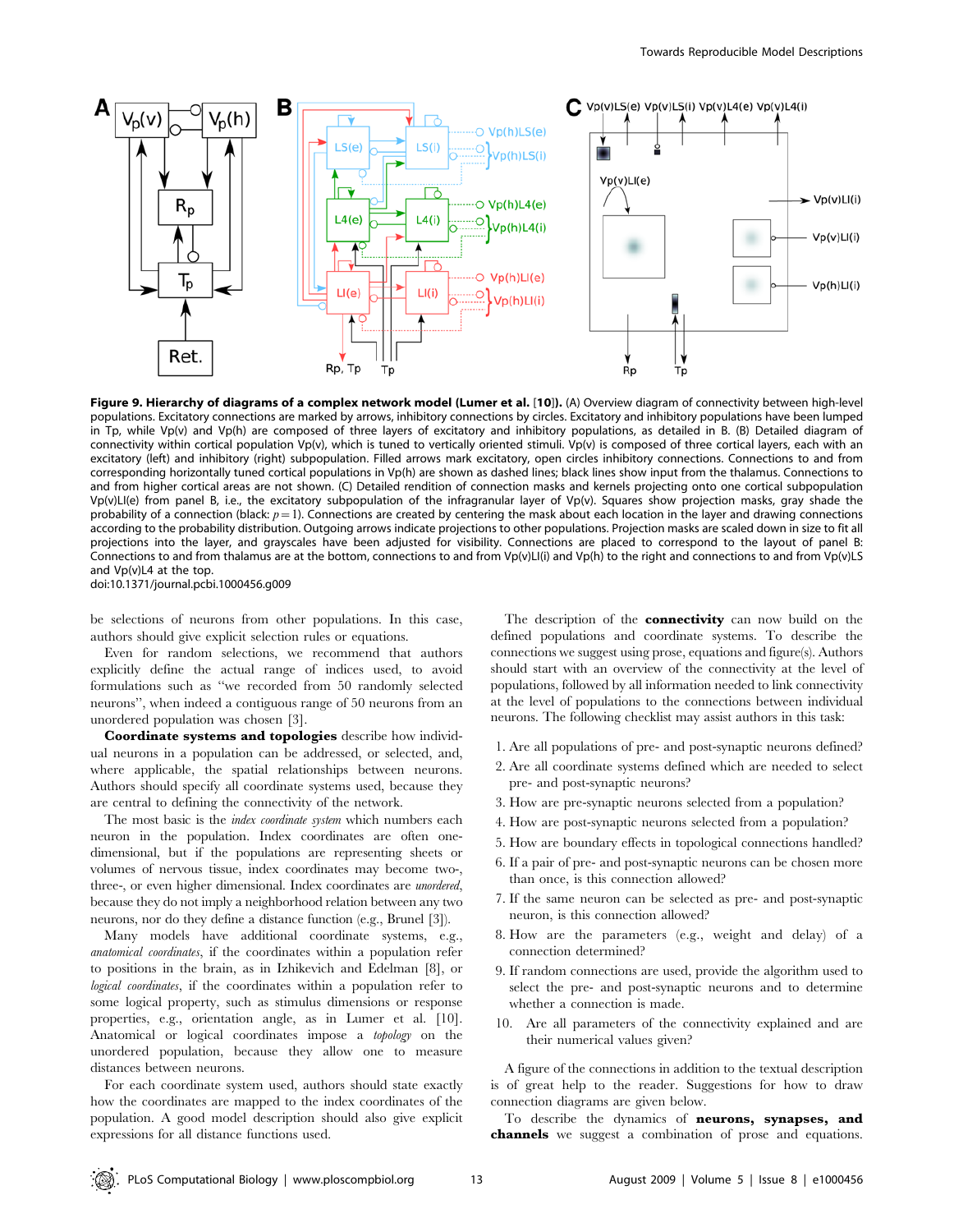The text should give the overview, the equations the detail, since they are more exact.

It is important to describe how the neuron behaves over time. For spiking models, the description should encompass how the neuron behaves before, during and after a spike is generated, e.g., state the spike threshold, set the refractory period and define if there is a potential reset. Since this part of a neuron model is often algorithmic, pseudo-code or flow-charts may be an effective means of description. There should also be a description of the synapse type and its behavior, and the algorithms for the plasticity should be given.

Model input, output, and free parameters are important aspects of a model. Models in computational neuroscience mostly attempt to describe systems rather than phenomena. This is shown by the fact that none of the models we investigated explicitly states its input and output variables.

By contrast, models in statistics are built around the concepts of independent variables (stimulus), dependent variables (response), and the free parameters of a system. A model is then a function that maps the independent variables onto the dependent variables, using the free parameters. We find this view helpful, because it makes the scope of a model explicit.

We suggest that authors explicitly list the independent and dependent variables of their model, along with all free parameters. A textual description of the stimuli accompanied by tabulated parameter values will suffice in most cases to recreate the stimuli. In addition, readers will benefit from a figure illustrating nontrivial stimuli, such as Fig. 1 in Hayot and Tranchina [6]. If the model uses complex stimuli, such as images or sound sequences, authors should make them available online, so that readers can reimplement the model. A good model description should also detail how responses are measured.

The following checklist may help authors to compile all information for the model description. Most of this information is best placed in the tables, suggested below.

#### 1. Model input

- (a) Describe the stimulus ensemble;
- (b) Describe which parts of the model are stimulated;
- (c) Describe exactly how the stimulus is applied;
- (d) Describe any scaling or normalization of the stimulus.

#### 2. Model output

- (a) Describe which quantities are measured;
- (b) Describe exactly from which parts of the model measurements are taken;
- (c) Describe exactly how measurements are taken (e.g., specify the sampling rate of the measurements);
- (d) Describe how output quantities are computed from the measurements (e.g., firing rates from spike-trains).

#### 3. Free parameters

- (a) Describe all free parameters of the model;
- (b) List the chosen values for each parameter.

Model validation is crucial to the reliability of modeling studies. Authors should provide information that will allow others to systematically test re-implementations of neuronal network models. To this end, they should include, e.g., membranepotential traces of model neurons in response to current injection and crafted spike trains.

These figures help readers who attempt to re-implement a network model to validate their implementation of the neuron models; Destexhe et al. [4] and Izhikevich and Edelman [8] are fine examples in this respect. Unless the model is new, such figures are best placed in the appendix. For models that are well known in the literature, these figures may be put in the supplementary material.

Testing that parts of a model behave as expected is an excellent way of reducing the chance of errors at a later stage, and is also known as unit testing [71]. If performed in stages, unit testing ensures that all components at a given level function properly, such that any difficulties at the next level of integration can be localized to that level. Systems biologists are ahead of neuroscientists in this respect, and have addressed this issue through the development of the SBML Semantic Validation Suite [35].

Authors should specify the **model implementation**, i.e., list details of the tools and methods that were used to obtain numerical results. The information should be sufficient to allow readers to reimplement the model and its analysis.

The following list may assist authors in compiling the required information:

- 1. Which software was used to analyze the model?
- (a) If third party software was used, list the name, version, and provider of the software.
- (b) If self-written software was used, provide sufficient information on the algorithms and numerical methods used, to allow re-implementation.
- (c) Consider making the simulation program/scripts available as supplementary material.
- 2. Which parameters, such as integration stepsize and accuracy goals, were used?
- 3. Which software was used to analyze and visualize the data obtained from the model?
- (a) If third party software was used, list the name, version, and provider of the software.
- (b) If self-written software was used, provide sufficient information on the algorithms and numerical methods used, to allow re-implementation.
- (c) Consider making the simulation program/scripts available as supplementary material.
- 4. Consider making your analysis scripts available as supplementary material.

Templates for tables. To provide a full description of the network model, we encourage authors to detail each model part. Figures 5, 7, and 8 illustrate how such detailed descriptions may be given in concise form. We invite readers to use these tables as templates for their own publications.

At present, it does not seem possible, or even desirable, to define precisely how these tables should be formed. Indeed, the reader will notice that we describe the connectivity in the Lumer et al. [10] model in a rather different way than in the Brunel [3] model. Lacking any widely adopted formalism for the description of connections, we could at present not see any other way of providing descriptions that were at the same time compact and informative. The connection set algebra recently proposed by Djurfeldt [72] may eventually evolve into a common formalism for connectivity.

For now, we have set up our tables pragmatically as follows:

1. The first table shall always present a concise Model Summary based on the Checklist proposed above; one may compare it to the ''Nutrition facts'' box on food packaging. Non-applicable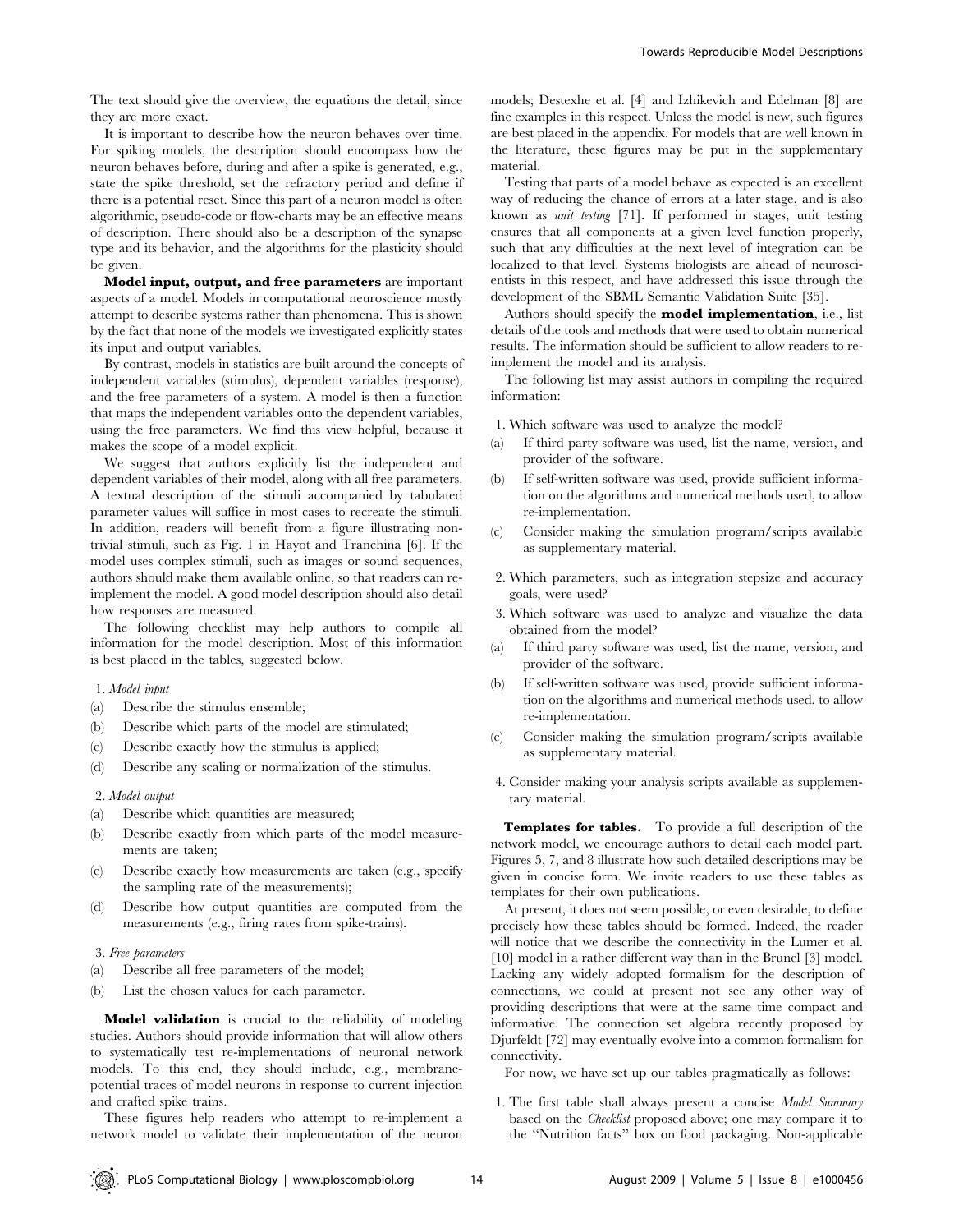entries in the table shall be kept in the table to make explicit that a model does not have, e.g., topology or synaptic plasticity.

- 2. For each non-empty entry in the Model Summary, a table presenting details shall follow.
- 3. These detailed tables shall in themselves be concise and be presented in the same order as the entries in the Model Summary.
- 4. The tables shall contain the names (or symbols) used for populations, connections or other model elements in the modeling paper.
- 5. When model components have been obtained from a model repository, or have a precise definition in a relevant online ontology, accession numbers or ontology reference shall be given.

The tables proposed here describe the structure of the model. In addition, we propose that all parameters of a model should be given in tables to make them easily accessible; some authors do this already.

Guidelines for diagrams. Diagrams are a powerful way of expressing relations between parts of a model. Authors should use diagrams to illustrate their model structure and to specify relations between the different model parts. A good model description should use at least one diagram, showing the overall structure of the model. Further diagrams can then be given to elaborate on details and different aspects of the model.

Diagrams should be precise representations of a model and its parts. To this end, we must use the graphical vocabulary of shapes, lines and graphical styles to convey as much detail as possible without sacrificing clarity.

To achieve their full potential, diagrams need to follow a common standard, so that readers can perceive and compare diagrams from different publications. We have seen earlier that there are currently no established rules for drawing diagrams of neural network models. At this point, we give some tentative suggestions only, as sketched in Fig. 6 (Brunel [3] model) and Fig. 9 (Lumer et al. [10] model). These figures are based on the following principles:

- 1. Unordered populations are shown as circles;
- 2. Populations with spatial structure are shown as rectangles;
- 3. Pointed arrowheads represent excitatory, round ones inhibitory connections;
- 4. Arrows beginning/ending outside a population indicate that the arrows represent a set of connections with source/target neurons selected from the population;
- 5. Probabilistic connection patterns are shown as cut-off masks filled with connection probability as grayscale gradient; the pertaining arrows end on the outside of the mask.

We will return to the design of network diagrams in the discussion.

## Discussion

Communicating neuronal network models in scientific publications is a challenging task. We have demonstrated above that current publication practices are far from ideal. This has two unfortunate consequences: First of all, it hampers the critical, mutual assessment of published models. As a result, there is no tradition in the computational neuroscience community for scientists to cross-examine each others models thoroughly. The validation of models thus typically remains at the level of individual studies and publications, i.e., not as reliable as is desirable. Other fields, in contrast, have established the validity of their central models beyond any reasonable doubt—and with a clear understanding of their limits of viability—such as the central

laws of classical and quantum mechanics, electrodynamics and statistical physics. A second unfortunate consequence of present publication practices is that neuronal network models are rarely re-used by others, thus reducing the overall productivity of the computational neuroscience community. This second consequence follows to a large degree from the first, as few scientists would like to re-use models unless their validity was properly established; in addition, the lack of precision in today's model descriptions often makes re-use difficult.

#### Network diagrams

The model survey presented here revealed a wide variety of approaches to describing the composition and connectivity of neuronal networks. We believe that this is, at least in part, due to a lack of common high-level concepts for composition and connectivity from a modeling perspective. Developing such highlevel concepts describing, e.g., certain types of randomized connectivity patterns, is thus an important task for the computational neuroscience community. The challenge at hand is perhaps best clarified when trying to draw diagrams representing neuronal network models. Such diagrams have two aims: To give the reader an intuitive understanding of model properties central to the dynamics of the model, and to unambiguously provide the necessary detail to allow a reconstruction of a model. In the absence of a mathematical formalism for model specification, diagrams often seem better suited than prose to present unambiguous detail. Simple models, such as that by Brunel [3], can be depicted in a single diagram, as illustrated in Fig. 6. The four panels in that figure, though, show that one may choose from a wide variety of styles for such diagrams, and it is not a priori clear which style is best. In panels A–C in the figure we propose three ways to differentiate between excitatory and inhibitory connections (line styles and endings) as well as to mark connectivity patterns (line endings, styles, annotations). Panel D differs from the other three in the way the external input is represented. Brunel [3] states that "[each neuron] receives  $C_{ext}$ [= $C_E$ ] connections from excitatory neurons outside the network. External synapses are activated by independent Poisson processes with rate  $v_{\text{ext}}$ ." This is rendered in detail in panel D, which shows  $C_E$  Poisson generators per modeled neuron. In all other panels, these generators have been collapsed into an external excitatory population E<sub>ext</sub> with the implicit assumption that this population contains the correct number of Poisson generators required by the model.

Presenting complex models is even more challenging. In Fig. 9, we present a set of three figures describing the model by Lumer et al. [10] at three levels of hierarchy: an overall view in panel A, details of the connectivity within the cortical populations tuned to vertical stimuli in panel B, and finally details of projection patterns into a single cortical population in panel C. All figures are simplifications of the full model, since we have left out the secondary thalamic and cortical areas. We are currently pursuing research to identify drawing styles and a hierarchy of diagrams that will be intuitive to a majority of computational neuroscientists and provide the necessary detail. Results will be presented elsewhere.

## Why are standards lacking?

Given the importance of comprehensible and precise model descriptions, it may seem surprising that no standards or good practices have emerged in computational neuroscience to date. Early proposals, such as the Neural Simulation Language [73] (see also Eliasmith and Anderson [49, Ch. 1.5] and Kumar [74]), have not been accepted widely in the community.

At present, two developments appear promising. NetworkML, which is part of the NeuroML project [28,51], provides a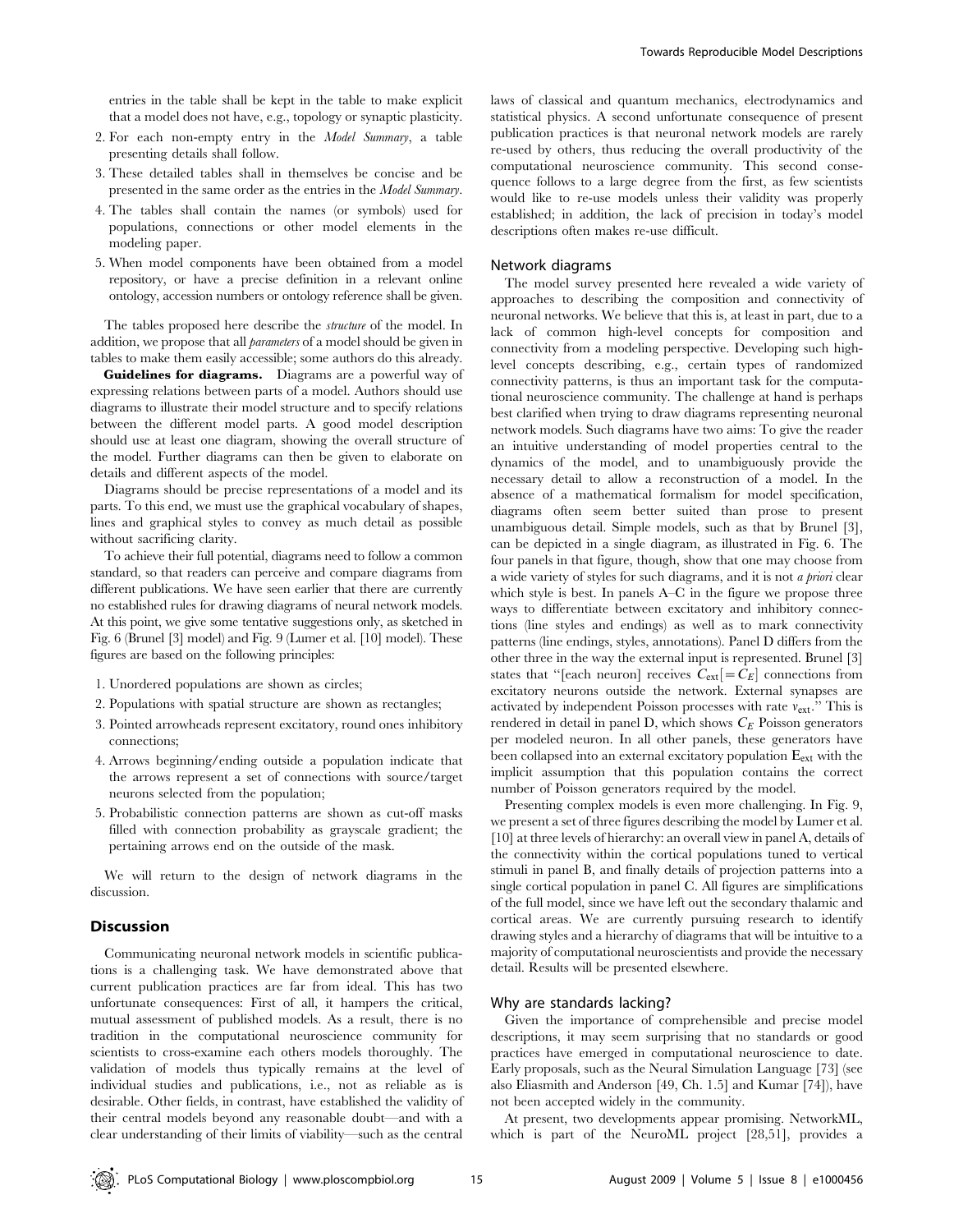simulator-agnostic XML-based declarative standard for neuron network model descriptions. Simulation code for tools such as Neuron and Genesis can be generated from models defined in NeuroML. PyNN [29], in contrast, is an imperative scripting language that can control a number of common neuronal network simulators, such as NEST, Neuron, and Brian. One reason why neither NetworkML nor PyNN has yet caught on as a means of widespread model exchange may be that neither of the two languages seems to aim at providing human-comprehensible model descriptions that might be included in publications.

Another reason for the lack of model description standards may be that computational neuroscience has to a large degree been an ancillary science, an appendix of electrophysiology: The vast majority of publications in computational neuroscience compares its modeling results directly to specific sets of experimental data. And even though models have driven the development in some fields of neuroscience [75], very few authors have compared the properties of different models with each other; Erwin et al. [76] is a notable exception. De Schutter [77] even argues that there currently is a trend away from the investigation of models as such, and back to a one-to-one matching of models to experiments. As long as computational neuroscientists focus on matching their models to specific experiments, rather than either to spar their models against each other, or build their models upon each other, the motivation to use a standard notation is obviously limited.

#### Perspectives

We have no doubt that model sharing will increase in computational neuroscience in years to come. This raises the question of what model sharing precisely entails. At the simplest level, models may be shared as simulator code. While this seems convenient at first, it carries significant risk, as any code is likely to contain errors, in particular errors that may surface only once an existing model is used in a different context than the one in which it was originally developed. Indeed, in at least one case, highprofile publications (outside neuroscience), had to be retracted after a subtle programming error was discovered in a widely shared scientific software [78]. Some scientists argue that everyone in a field should use the same, carefully maintained simulation software to avoid such problems, and to make computational science reliable [79]. We beg to differ: monoculture tends to create more problems than it solves.

Establishing a new publication culture in computational neuroscience will require considerable effort within the community. We hope that the good model description practice that we have outlined in the previous section may be a good starting point. We believe in particular that a clear segregation of model derivation, model description, implementation, and model analysis, as proposed above, will make it easier for readers to discern the model as such, compare it to other models, and evaluate its relevance to their own research. The proposed Checklists for model descriptions will help to ensure that model descriptions themselves are reasonably complete and follow a common pattern, further improving the communication of models, while the Templates for tables invite a standardized presentation of details on various aspects of models; similarly, the Guidelines for diagrams should aid authors in illustrating their network models. Since all our proposals are informal, we hope that authors will find it straightforward to apply them when describing their network models, thus establishing a de facto standard for model descriptions.

We are optimistic that we are beginning to see changes towards more cooperation within computational neuroscience, as witnessed by several collaborative reports on neuronal network simulations in the last two years [25–27] and the development of tools for the integration of various simulation software [29,30], much helped by the establishment of the International Neuroinformatics Coordinating Facility (INCF) in 2005. The Connection Set Algebra proposed by Djurfeldt [72] is an encouraging step towards establishing high-level concepts for neuronal network descriptions, i.e., giving us a concise language to talk about our models. There is also much to be learned from model sharing and curation efforts in other communities, such as the IUPS Physiome and the European Virtual physiological human projects [37,80].

In closing, let us return to the power of notation, as exemplified by the matrix notation in the introduction. In July 1924, Werner Heisenberg gave a manuscript full of complicated mathematics to his mentor Max Born, unsure whether it was worth publishing. Born worked through Heisenberg's ideas and realized that what Heisenberg had written down, actually amounted to the matrix mechanics of quantum theory. This insight of Born's unleashed the full power of Heisenberg's ideas and let Born discover the noncommutativity of quantum mechanics [81, p. 125f]. We are looking forward to the day when a good formalism will give us deeper insights into the secrets of signal processing in the brain.

## Supporting Information

Table S1: Network architecture description: placement and means. Each table entry gives the number of papers from Table 1 in main paper using a given means (columns) and location (rows) to describe the network architecture of the model used, with rowand column-wise totals to the right and at the bottom. Most papers combine several modes of description; the ''References''-column contains papers that do not give explicit descriptions, but point to published models. The network architecture description is an overview only, and details are left out. That is the reason for why columns ''Eqns'' and ''Tables'' are empty here. See Table 1 in main paper for paper abbreviations.

Found at: doi:10.1371/journal.pcbi.1000456.s001 (0.27 MB PDF)

Table S2: Network connectivity description: placement and means. The presentation is the same as in Table S1.

Found at: doi:10.1371/journal.pcbi.1000456.s002 (0.10 MB PDF)

Table S3: Neuron and synapse model description: placement and means. The presentation is the same as in Table S1. Found at: doi:10.1371/journal.pcbi.1000456.s003 (0.12 MB PDF)

#### Acknowledgments

We would like to thank Markus Diesmann and Sven Schrader as well as three anonymous reviewers for stimulating feedback on earlier versions of the manuscript and Kittel Austvoll for help in preparing figures. We are grateful to Mikael Djurfeldt for sharing his Connection Set Algebra manuscript with us prior to publication, and to our colleagues at As for feedback on table and figure design.

## Author Contributions

Wrote the paper: EN M-OG HEP. Conceived the idea and approach: EN M-OG HEP. Performed the literature search: M-OG HEP. Analyzed the data: EN.

## References

1. Gopen GD, Swan JA (1990) The science of scientific writing. American Scientist 78: 550–558.

<sup>2.</sup> Rotter S, Diesmann M (1999) Exact digital simulation of time-invariant linear systems with applications to neuronal modeling. Biol Cybern 81: 381–402.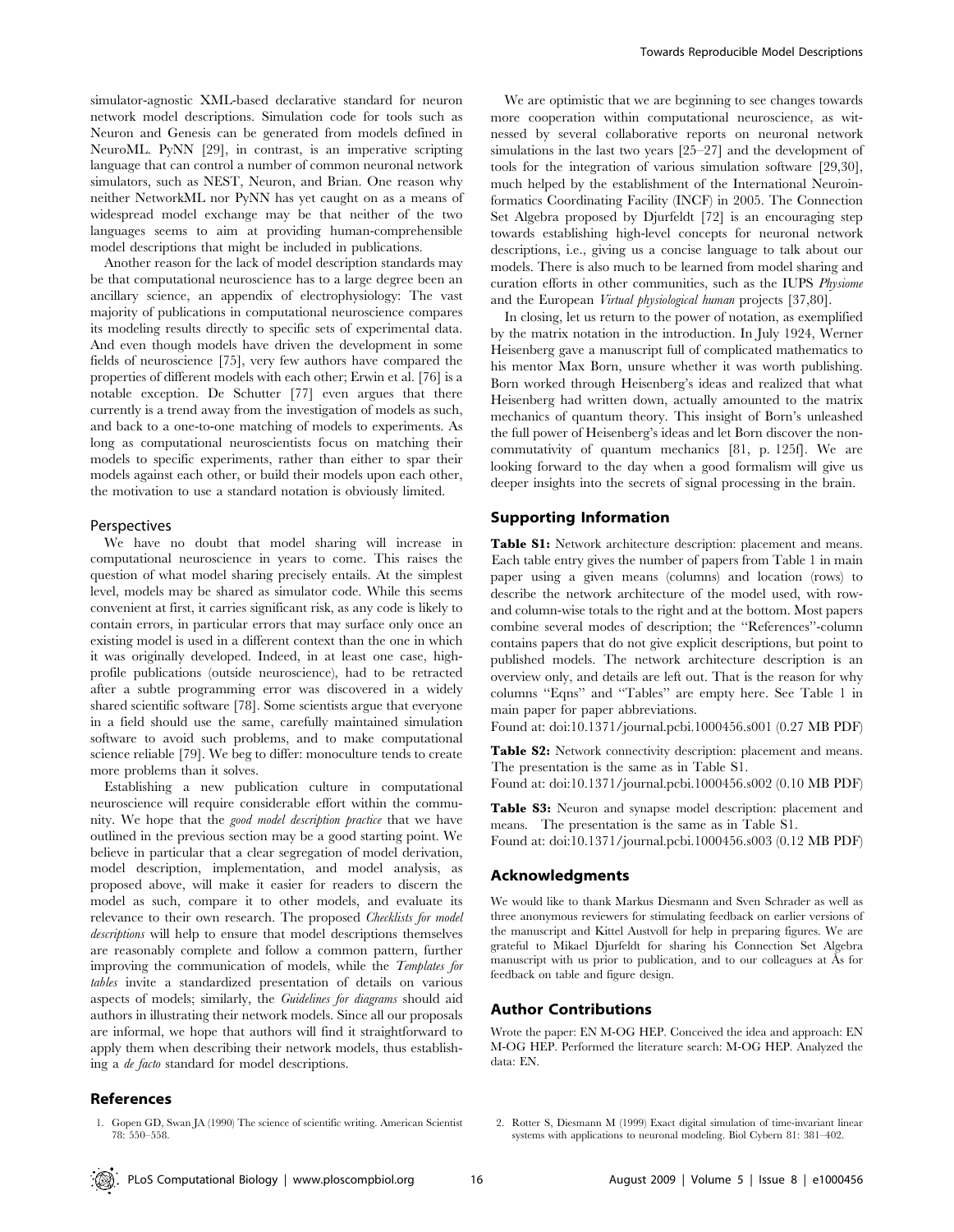- 3. Brunel N (2000) Dynamics of sparsely connected networks of excitatory and inhibitory spiking neurons. J Comput Neurosci 8: 183–208.
- 4. Destexhe A, Bal T, McCormick DA, Sejnowski TJ (1996) Ionic mechanisms underlying synchronized oscillations and propagating waves in a model of ferret thalamic slices. J Neurophysiol 76: 2049–2070.
- 5. Haeusler S, Maass W (2007) A statistical analysis of information-processing properties of laminaspecific cortical microcircuit models. Cereb Cortex 17:  $149-162$
- 6. Hayot F, Tranchina D (2001) Modeling corticofugal feedback and the sensitivity of lateral geniculate neurons to orientation discontinuity. Vis Neurosci 18: 865–877.
- 7. Hillenbrand U, van Hemmen LJ (2000) Spatiotemporal adaptation through corticothalamic loops: A hypothesis. Vis Neurosci 17: 107–118.
- 8. Izhikevich EM, Edelman GM (2008) Large-scale model of mammalian thalamocortical systems. Proc Natl Acad Sci U S A 105: 3593–3598.
- 9. Kirkland KL, Gerstein GL (1998) A model of cortically induced synchronization in the lateral geniculate nucleus of the cat: a role for low-threshold calcium channels. Vision Res 38: 2007–2022.
- 10. Lumer ED, Edelman GM, Tononi G (1997) Neural dynamics in a model of the thalamocortical system. I. Layers, loops and the emergence of fast synchronous rhythms. Cereb Cortex 7: 207–227.
- 11. Mariño J, Schummers J, Lyon DC, Schwabe L, Beck O, et al. (2005) Invariant computations in local cortical networks with balanced excitation and inhibition. Nat Neurosci 8: 194–201.
- 12. Saam M, Eckhorn R (2000) Lateral spike conduction velocity in the visual cortex affects spatial range of synchronization and receptive field size without visual experience: a learning model with spiking neurons. Biol Cybern 83: L1–L9.
- 13. Tao L, Shelley M, McLaughlin D, Shapley R (2004) An egalitarian network model for the emergence of simple and complex cells in visual cortex. Proc Natl Acad Sci U S A 101: 366–371.
- 14. Troyer TW, Krukowski AE, Priebe NJ, Miller KD (1998) Contrast-invariant orientation tuning in cat visual cortex: thalamocortical input tuning and correlation-based intracortical connectivity. J Neurosci 18: 5908–5927.
- 15. Vogels TP, Abbott LF (2005) Signal propagation and logic gating in networks of integrate-and-fire neurons. J Neurosci 25: 10786–10795.
- 16. Wielaard J, Sajda P (2007) Dependence of response properties on sparse connectivity in a spiking neuron model of the lateral geniculate nucleus. J Neurophysiol 98: 3292–3308.
- 17. Committee on Responsibilities of Authorship in the Biological Sciences, editor (2003) Sharing Publication-Related Data and Material: Responsibilities of Authorship in the Life Sciences. Washington, DC: The National Academies Press, Available: http://www.nap.edu/catalog.php?record id = 10613. Accessed 30 June 2009.
- 18. Marshall E (2003) Science publishing. The UPSIDE of good behavior: make your data freely available. Science 299: 990.
- 19. Public Library of Science (2009) PLoS Computational Biology Editorial and Publishing Policies. Available: http://www.ploscompbiol.org/static/policies. action. Accessed 29 January 2009.
- 20. Liu Y, Ascoli GA (2007) Value added by data sharing: long-term potentiation of neuroscience research. A commentary on the 2007 SfN Satellite Symposium on data sharing. Neuroinformatics 5: 143–145.
- 21. Teeters JL, Harris KD, Millman KJ, Olshausen BA, Sommer FT (2008) Data sharing for computational neuroscience. Neuroinformatics 6: 47–55.
- 22. Horn JDV, Ball CA (2008) Domain-specific data sharing in neuroscience: what do we have to learn from each other? Neuroinformatics 6: 117–121.
- 23. Gardner D, Akil H, Ascoli GA, Bowden DM, Bug W, et al. (2008) The neuroscience information framework: a data and knowledge environment for neuroscience. Neuroinformatics 6: 149–160.
- 24. Sejnowski TJ, Koch C, Churchland PS (1988) Computational neuroscience. Science 241: 1299–1306.
- 25. Cannon RC, Gewaltig MO, Gleeson P, Bhalla US, Cornelis H, et al. (2007) Interoperability of neuroscience modeling software: Current status and future directions. Neuroinformatics 5: 127–138.
- 26. Djurfeldt M, Lansner A (2007) 1st INCF workshop on large-scale modeling of the nervous system. Nature Precedings, doi:10.1038/npre.2007.262.1. Available: http://dx.doi.org/10.1038/npre.2007.262.1. Accessed 30 June 2009.
- 27. Brette R, Rudolph M, Carnevale T, Hines M, Beeman D, et al. (2007) Simulation of networks of spiking neurons: A review of tools and strategies. J Comput Neurosci 23: 349–398.
- 28. Gleeson P, Crook S, Barnes S, Silver A (2008) Interoperable model components for biologically realistic single neuron and network models implemented in NeuroML. In: Frontiers in Neuroinformatics. Conference Abstract: Neuroinformatics 2008. Stockholm: International Neuroinformatics Coordinating Facility, Available: http://frontiersin.org/conferences/individual abstract listing. php?conferid =  $2$ &pap =  $491$ &ind abs =  $1$ &pg = 5. Accessed 30 June 2009.
- 29. Davison A, Brüderle D, Eppler J, Kremkow J, Muller E, et al. (2008) PyNN: a common interface for neuronal network simulators. Front Neuroinform 2: 11.
- 30. Ekeberg Ö, Djurfeldt M (2008) MUSIC—multisimulation coordinator: Request for comments. Nature Preceedings, doi:10.1038/npre.2008.1830.1. Available: http://dx.doi.org/10.1038/npre.2008.1830.1. Accessed 30 June 2009.
- 31. Peck SL (2004) Simulation as experiment: a philosophical reassessment for biological modeling. TRENDS in Ecology and Evolution 19: 530–534.
- 32. Aumann CA (2007) A methodology for developing simulation models of complex systems. Ecological Modelling 202: 385–396.
- 33. Lander AD (2004) A calculus of purpose. PLoS Biol 2: e164.
- 34. Reeves GT, Fraser SE (2009) Biological systems from an engineer's point of view. PLoS Biol 7: e21.
- 35. Finney A, Hucka M, Bornstein BJ, Keating SM, Shapiro BE, et al. (2006) Software infrastructure for effective communication and reuse of computational models. In: Szallasi Z, Stelling J, Periwal V, eds. System Modeling in Cellular Biology: From Concepts to Nuts and Bolts. Cambridge, MA: MIT Press, chapter 17. pp 355–378.
- 36. Wimalaratne SM, Halstead MDB, Lloyd CM, Cooling MT, Crampin EJ, et al. (2009) Facilitating modularity and reuse: Guidelines for structuring CellML 1.1 models by isolating common biophysical concepts. Exp Physiol 94: 472–485.
- 37. Nickerson DP, Buist ML (2009) A physiome standards-based model publication paradigm. Philos Transact A Math Phys Eng Sci 367: 1823–1844.
- 38. De Schutter E (2008) Why are computational neuroscience and systems biology so separate? PLoS Comput Biol 4: 78.
- 39. Frigg R, Hartmann S (2008) Models in science. In: Zalta EN, ed. The Stanford Encyclopedia of Philosophy, Metaphysics Research Lab, Stanford University, Available: http://plato.stanford.edu/archives/fall2008/entries/models-science/. Accessed 30 June 2009.
- 40. Hartmann S (1996) The world as a process: Simulations in the natural and social sciences. In: Hegselmann R, et al. ed. Simulation and Modelling in the Social Sciences from the Philosophy of Science Point of View. Dordrecht: Kluwer, Theory and Decision Library. pp 77–100.
- 41. Winsberg E (2003) Simulated experiments: Methodology for a virtual world. Philosophy of Science 70: 105-125.
- 42. Küppers G, Lenhard J (2005) Computersimulationen: Modellierungen 2. Ordnung. Journal for General Philosophy of Science 36: 305–329.
- 43. Wooley JC, Lin HS, eds (2005) Catalyzing Inquiry at the Interface of Computing and Biology. Washington, DC: The National Academies Press, Available: http://www.nap.edu/catalog/11480.html. Accessed 30 June 2009.
- 44. Clark A, Eliasmith C (2000) Philosophical issues in brain theory and connectionism. In: Arbib M, ed. Handbook of Brain Theory and Neural Networks. Cambridge, MA: MIT Press, Second edition. pp 886–888.
- 45. Lappi O (2007) Computational templates, neural network dynamics, and symbolic logic. In: Proc. International Joint Conference on Neural Networks IJCNN 2007. pp 1226–1230. doi:10.1109/IJCNN.2007.4371133.
- 46. Knuuttila T, Rusanen AM, Honkela T (2007) Self-organizing maps as traveling computational templates. In: Proc. International Joint Conference on Neural Networks IJCNN 2007. pp 1231–1236. doi:10.1109/IJCNN.2007.4371134.
- 47. Rusanen AM, Ylikoski P (2007) Neural network templates and their interpretation. In: Proc. International Joint Conference on Neural Networks IJCNN 2007. pp 2683–2688. doi:10.1109/IJCNN.2007.4371382.
- 48. Humphreys P (2004) Extending Ourselves: Computational Science, Empiricism, and Scientific Method. Oxford University Press.
- 49. Eliasmith C, Anderson CH (2004) Neural Engineering: Computation, Representation, and Dynamics in Neurobiological Systems. Cambridge, MA: MIT Press.
- 50. Hines ML, Morse T, Migliore M, Carnevale NT, Shepherd GM (2004) ModelDB: A database to support computational neuroscience. J Comput Neurosci 17: 7–11.
- 51. Goddard NH, Hucka M, Howell F, Cornelis H, Shankar K, et al. (2001) Towards NeuroML: model description methods for collaborative modelling in neuroscience. Philos Trans R Soc Lond B Biol Sci 356: 1209–1228.
- 52. Küppers G, Lenhard J (2005) Validation of simulation: Patterns in the social and natural sciences. Journal of Artificial Societies and Social Simulation 8: 3. Available: http://jasss.soc.surrey.ac.uk/8/4/3.html. Accessed 30 June 2009.
- 53. Cajori F (1993) A History of Mathematical Notations: Two Volumes Bound as One. New York: Dover Publications.
- 54. Wikipedia (2008) History of mathematical notation Wikipedia, the free encyclopedia. Available: http://en.wikipedia.org/wiki/History of mathematical notation. Accessed 20 October 2008.
- 55. Shannon CE (1940) A symbolic analysis of relay and switching circuits. Master's thesis, Massachusetts Institute of Technology. Dept. of Electrical Engineering.
- 56. Kohn KW, Aladjem MI (2006) Circuit diagrams for biological networks. Mol Syst Biol 2: 2006.0002.
- 57. Kitano H, Funahashi A, Matsuoka Y, Oda K (2005) Using process diagrams for the graphical representation of biological networks. Nat Biotechnol 23: 961–966.
- 58. Kohn KW, Aladjem MI, Weinstein JN, Pommier Y (2006) Molecular interaction maps of bioregulatory networks: a general rubric for systems biology. Mol Biol Cell 17: 1–13.
- 59. Blinov ML, Yang J, Faeder JR, Hlavacek WS (2006) Depicting signaling cascades. Nat Biotechnol 24: 137–138.
- 60. Kriener B, Tetzlaff T, Aertsen A, Diesmann M, Rotter S (2008) Correlations and population dynamics in cortical networks. Neural Comput 20: 2185–2226.
- 61. Potjans TC, Diesmann M (2008) Data-driven structure representation for large-scale models of layered cortical networks. In: Frontiers in Neuroinformatics. Conference Abstract: Neuroinformatics 2008. doi:10.3389/conf.neuro.11.2008.01.087. Available: http://frontiersin.org/conferences/individual abstract listing.php?conferid = 2&pap  $= 407$ &ind abs  $= 1$ &pg  $= 7$ . Accessed 30 June 2009.
- 62. Plesser HE, Austvoll K (2009) Efficient probabilistic wiring of spatial neuronal network using walker's alias method. In: Proceedings of the Eighth Göttingen Meeting of the German Neuroscience Society. Neurowissenschaftliche Gesellschaft. pp 1277 (T26-1C). Available: http://www.nwg-goettingen.de/2009/ upload/abstracts pdf/T26-1C.pdf. Accessed 30 June 2009.